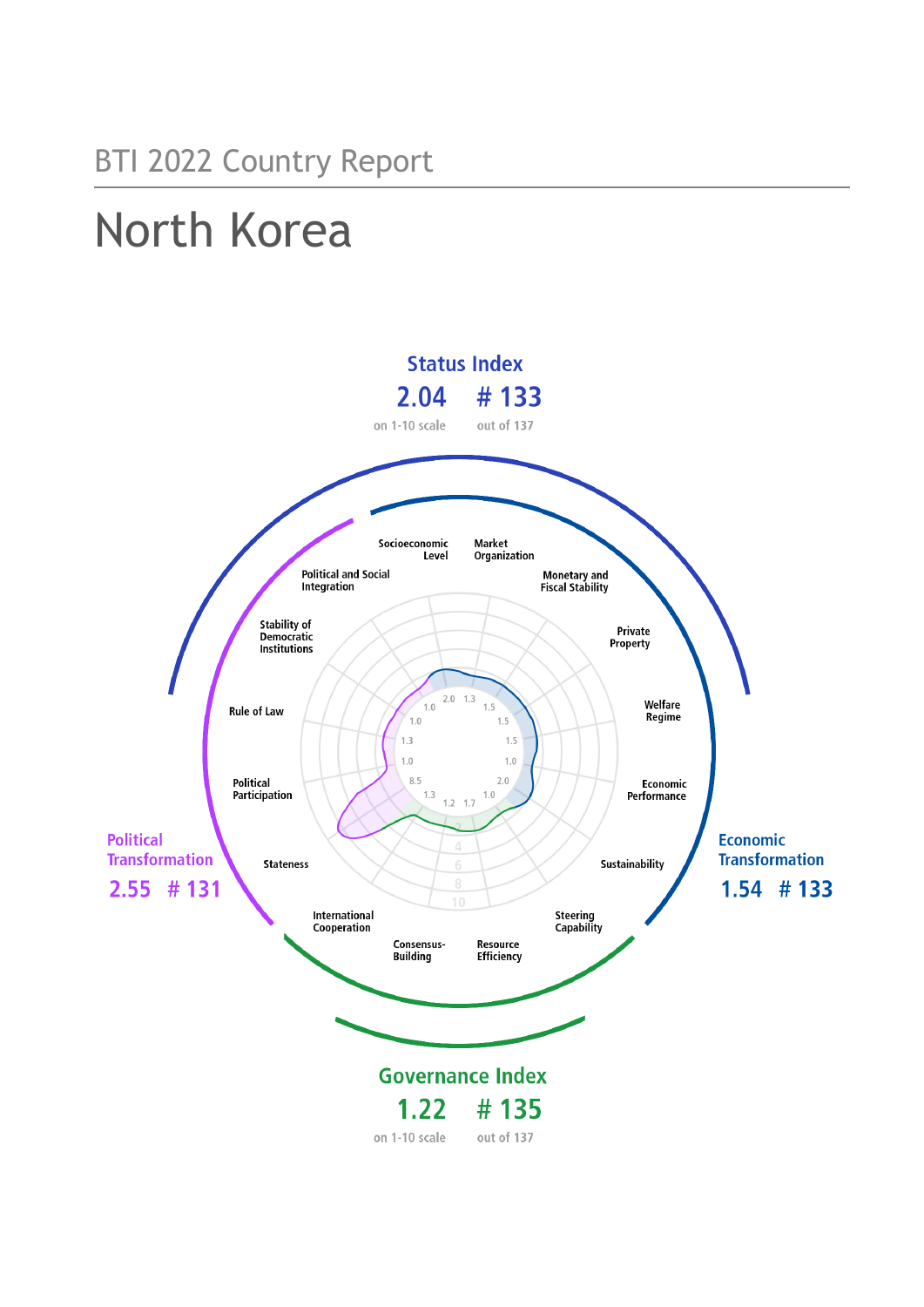This report is part of the **Bertelsmann Stiftung's Transformation Index (BTI) 2022**. It covers the period from February 1, 2019 to January 31, 2021. The BTI assesses the transformation toward democracy and a market economy as well as the quality of governance in 137 countries. More on the BTI at [https://www.bti-project.org.](https://www.bti-project.org/)

Please cite as follows: Bertelsmann Stiftung, BTI 2022 Country Report — North Korea. Gütersloh: Bertelsmann Stiftung, 2022.

This work is licensed under a **Creative Commons Attribution 4.0 International License**.

#### **Contact**

Bertelsmann Stiftung Carl-Bertelsmann-Strasse 256 33111 Gütersloh Germany

**Sabine Donner** Phone +49 5241 81 81501 sabine.donner@bertelsmann-stiftung.de

**Hauke Hartmann** Phone +49 5241 81 81389 hauke.hartmann@bertelsmann-stiftung.de

**Claudia Härterich** Phone +49 5241 81 81263 claudia.haerterich@bertelsmann-stiftung.de

**Sabine Steinkamp** Phone +49 5241 81 81507 sabine.steinkamp@bertelsmann-stiftung.de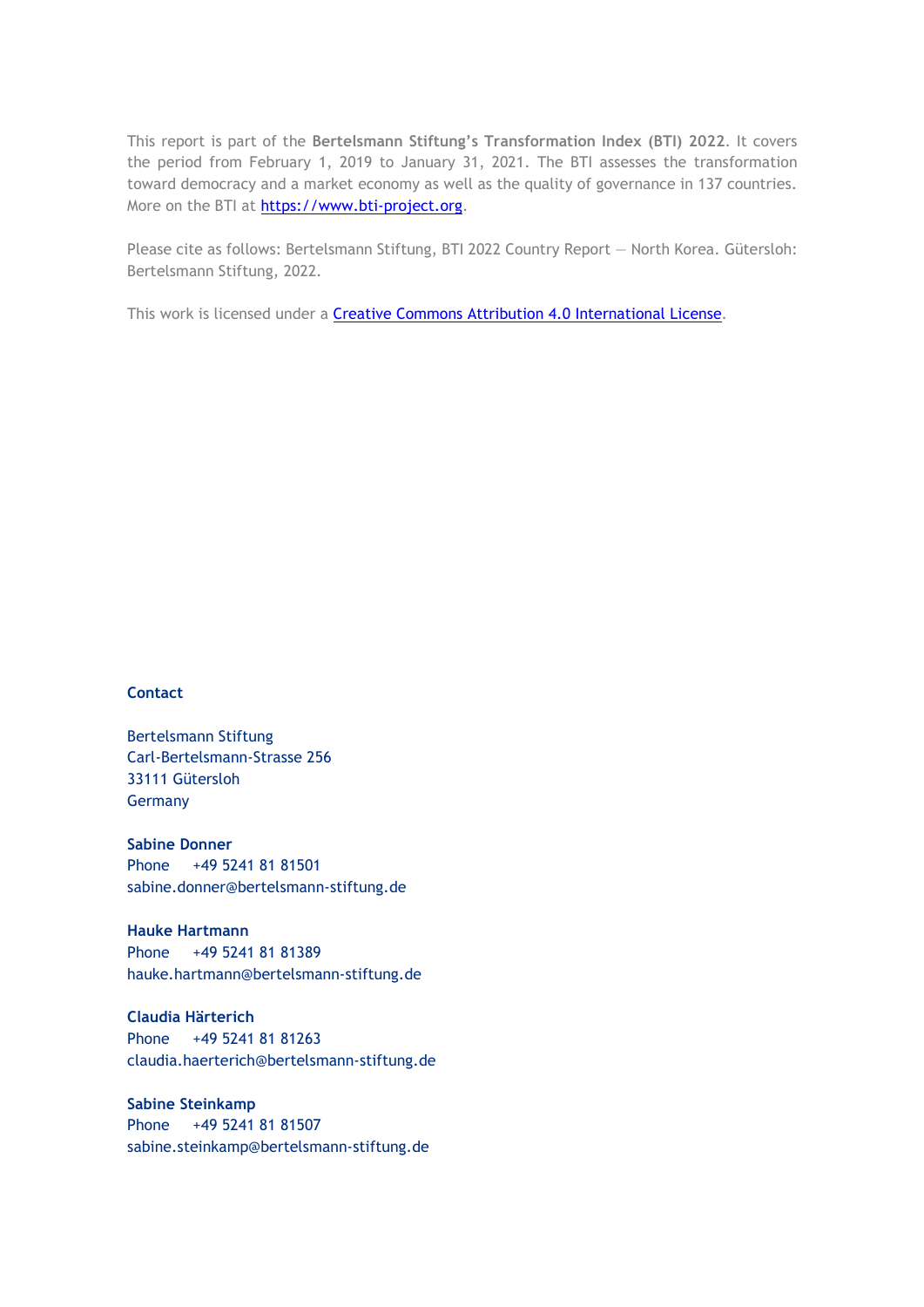#### **Key Indicators**

| Population               | M      | 25.8 | HDI                            | $\blacksquare$               | GDP p.c., PPP $\Diamond$     |     |
|--------------------------|--------|------|--------------------------------|------------------------------|------------------------------|-----|
| Pop. growth <sup>1</sup> | % p.a. | 0.4  | HDI rank of 189                | ۰                            | Gini Index                   |     |
| Life expectancy          | vears  | 72.3 | UN Education Index             | $\blacksquare$               | Poverty <sup>3</sup><br>$\%$ |     |
| Urban population %       |        | 62.4 | Gender inequality <sup>2</sup> | $\qquad \qquad \blacksquare$ | Aid per capita $\sqrt{5}$    | 5.9 |
|                          |        |      |                                |                              |                              |     |

Sources (as of December 2021): The World Bank, World Development Indicators 2021 | UNDP, Human Development Report 2020. Footnotes: (1) Average annual growth rate. (2) Gender Inequality Index (GII). (3) Percentage of population living on less than \$3.20 a day at 2011 international prices.

# Executive Summary

Since the leadership succession in 2012, Kim Jong-un has begun to reshape the regime to his own liking. Politically, the key aspects of this process have included the rehabilitation of central party institutions, the weakening of the military's influence over politics and the economy, and the redistribution of trade licenses among power-holding agencies. Remaining members of older generations from the time of Kim Jong-il's rule, including some members of Kim Jong-un's own family, were removed through forced early retirements, abrupt promotions or demotions and purges. Kim Jong-un appears to be focusing more on practical tactics rather than relying on abstract ideology and rhetoric. In the report of the Eighth Party Congress, which was held in January 2021, "Juche ideology" and "Songun ideology" did not appear at all, while "Kim Il-sungand Kim Jong-il-ism" was mentioned only twice. In addition, unlike the Seventh Party Congress, portraits of Kim Il-sung and Kim Jong-il were not displayed on the front stage of the conference hall at the Eighth Party Congress.

Regarding foreign and security policy, Kim Jong-un has adopted a much more aggressive approach compared to his father. His blunt and brash push for nuclear weapons development has provoked strong and negative reactions from the international community, including punitive measures from the United Nations and unilateral sanctions from numerous countries under the authority of the United Nations. After the Eighth Party Congress, a major military parade was held on January 14, which revealed what appears to be North Korea's newest submarine-launched ballistic missile (SLBM), the Pukguksong-5. The parade, however, did not feature any long-range missiles.

In 2018, the country took advantage of a foreign policy opportunity to hold multiple high-level meetings and three summit meetings with South Korea, and two summit meetings with the United States. However, none of the summit meetings achieved a fruitful outcome. Since late 2019, there has been no sign that dialogue with South Korea or the United States will be resumed. In fact, the general tone of relations with South Korea has returned to the norm of hostility. On June 16, 2020,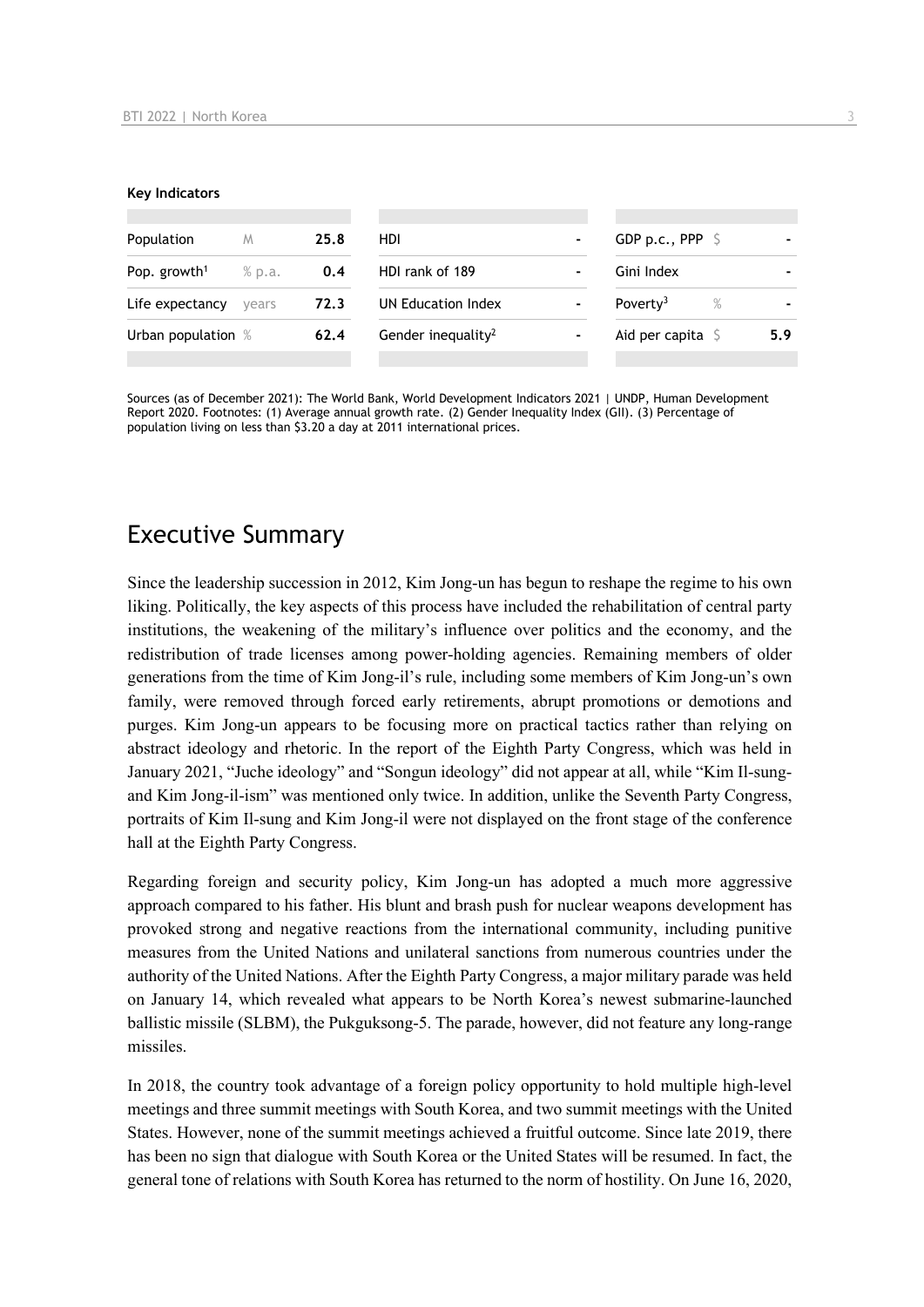North Korea demolished the Inter-Korean Liaison Office in Kaesong, which provided a direct communication channel between the two Koreas. As for the country's relationship with the United States, in June 2020, North Korea's foreign minister said that "the hope for improved DPRK-U.S. relations has now shifted to despair."

In terms of economic policy, Kim Jong-un has taken a permissive attitude toward market expansion since his father's death. Though the term "reform" is not used, North Korea has engaged in reformist measures. Consequently, the scale and extent of commercial businesses have expanded significantly since Kim Jong-un's rule in 2012. Meanwhile, corruption has become ever more rampant, playing a double role by supporting the expansion of commercial activities and redistributing profits to agencies loyal to the regime. As North Korea's economic difficulties worsened in the recent period due to tightened sanctions since 2016, a series of natural disasters and the coronavirus pandemic in 2020, Kim Jong-un seems to be more comfortable with admitting economic policy failures. In January 2021, at the Eighth Party Congress, Kim acknowledged that, due to the failure in the economic work, "people's living standards could not be improved remarkably."

Following the coronavirus outbreak in 2020, North Korea closed its borders at the end of January 2020. As of February 2021, North Korea officially claims to have zero coronavirus cases. Meanwhile, according to Daily NK findings, it seems that North Korea has begun developing its own coronavirus vaccine using information stolen through hacking South Korean and international pharmaceutical companies' databases.

# History and Characteristics of Transformation

North Korea has undergone a profound transformation since the early 1990s. While the regime has experienced various critical episodes that have called its stability into question, it has not yet experienced a complete regime collapse. For example, North Korea has successfully managed two hereditary transitions of power – from Kim Il-sung to Kim Jong-il, and from Kim Jong-il to his son, Kim Jong-un. When the young and inexperienced Kim Jong-un succeeded Kim Jong-il, he quickly established himself as the undisputed leader of North Korea and held the Seventh Party Congress in 2016, after a 36-year hiatus, to commemorate his consolidation of power. The Eighth Party Congress, which was held five years later, demonstrated the continued stability of the Kim Jong-un regime.

Each accession of a new leader has been accompanied by a reorganization of the ruling coalition. After the 1994 changeover, Kim Jong-il gradually destroyed his father's ruling coalition and established one of his own. The pillar of Kim Jong-il's ruling coalition was the military, which enjoyed increased political and economic privileges. Beginning in 2012, the new leader, Kim Jong-un, rapidly established his own ruling coalition, starting by reducing the military's roles and privileges. In its place, he has strengthened the party's Organization and Guidance Department,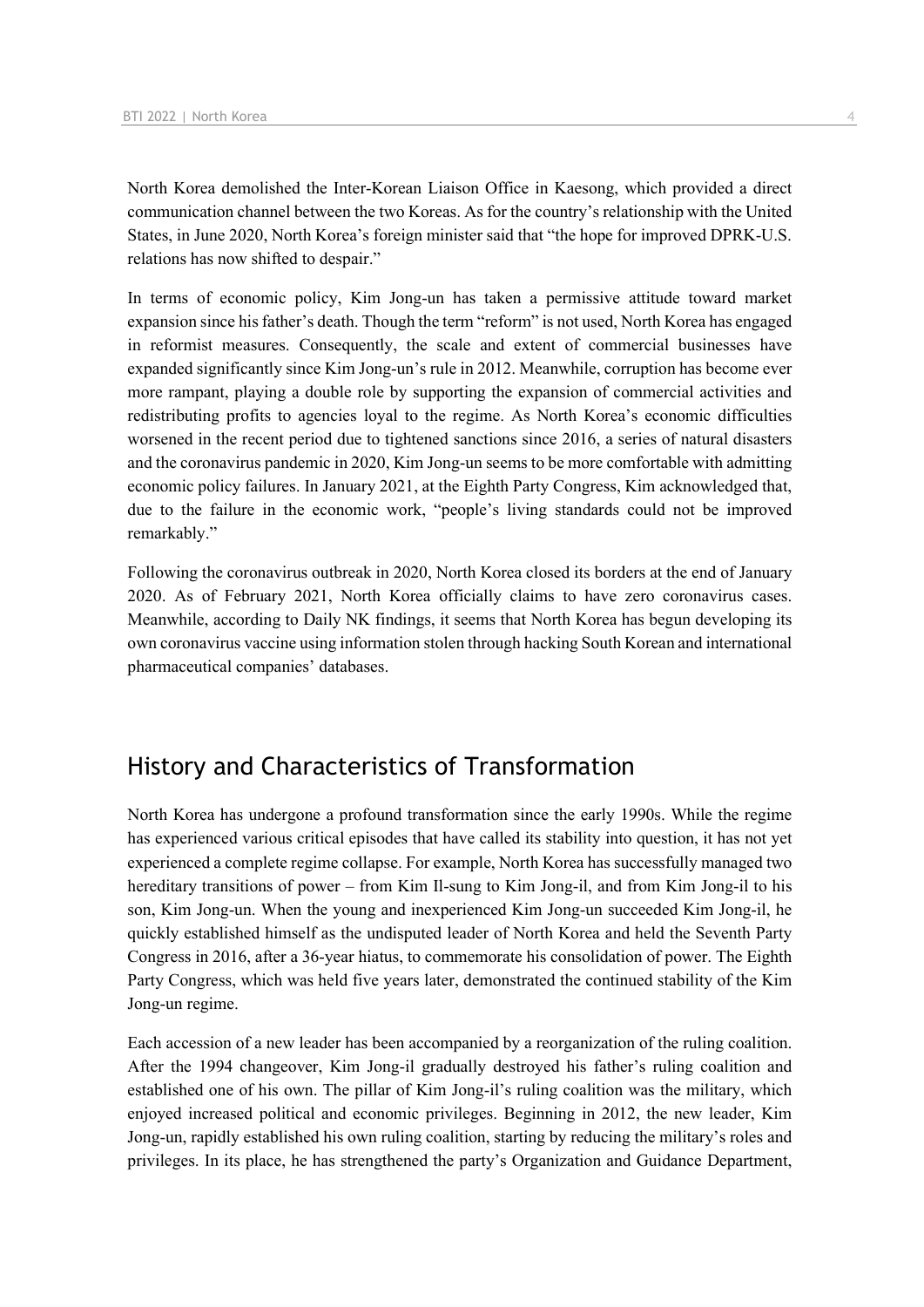the Ministry of State Security, and the General Political Department (a party agency responsible for political surveillance of the military).

Ideologically, "communism" and "socialism" have been mentioned less frequently by the regime. Instead, people are urged to have pride in constructing a "strong and prosperous country" with nuclear-tipped intercontinental ballistic missiles, under the infallible guidance of the supreme leader. The Juche ideology (Korean socialism as formulated by Kim Il-sung) is mentioned somewhat less than under the first two Kims, and since 2012 "Kim Il-sung- and Kim Jong-il-ism" has been adopted as the regime's leading ideology.

The North Korean economy is no longer based on a planned system, but rather on a mixed model grounded in party-state dominance, rent distribution and commercially operated state firms. To ensure its survival, the regime has co-opted the expanding markets as a source of revenue and as a means of guaranteeing privileges for groups that are loyal to the regime. Corruption has become rampant and plays a double role by supporting the expansion of (illegal) commercial activities and redistributing profits to regime-friendly entities.

Internal and external security mechanisms have likewise been transformed. Traditionally, internal regime security operated more through ideology and soft coercion than police force and physical punishment, although from the very first the Kims never hesitated to use force to preserve their power. However, since the 1990s, confronted with a serious weakening of the party-state apparatus, expansion of commercial activities due to the fiscal collapse and the second hereditary leadership succession, the regime's dependence on state violence has increased. This has been confirmed by the increased number of public executions (including high-profile officials), tightened border controls, and the enhanced role of the police force and state security organizations, although the corrupt nature of these security agencies provides an avenue for many targeted individuals to buy their way out of trouble. Regarding external security measures, the regime has continued its pursuit of nuclear weapons and ballistic missiles, and under Kim Jongun this pursuit has accelerated. As North Korea's nuclear capability increases, so too does countervailing pressure from the international community, including sanctions and isolation. While the North Korean party-state is very effective in the areas of political domination and military buildup, it is very weak with regard to the provision of key public goods. North Korea has become one of the poorest and most isolated countries in the world, with a grave record of humanrights violations, nuclear weapons and ballistic-missile development, and cyberattacks.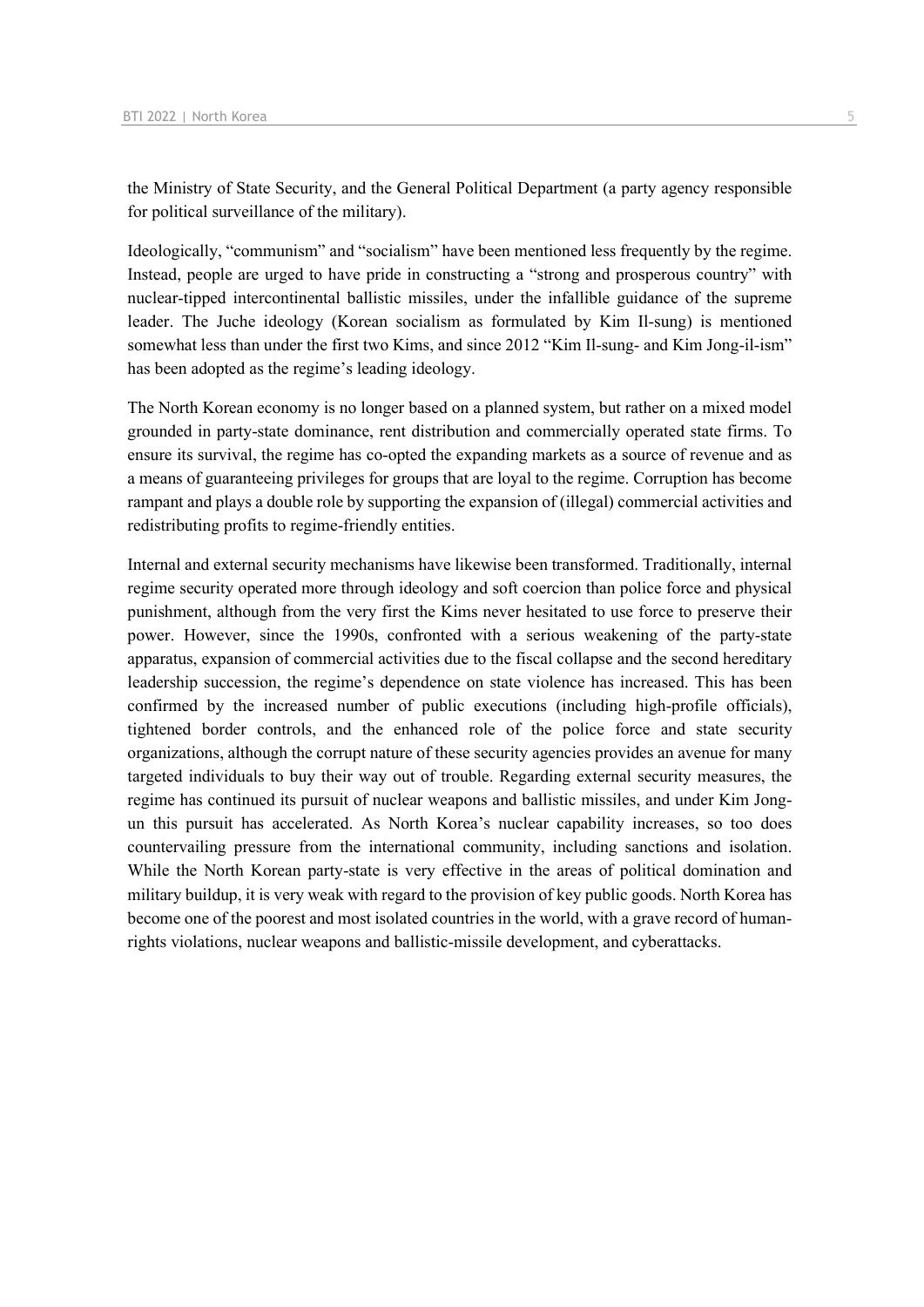The BTI combines text analysis and numerical assessments. The score for each question is provided below its respective title. The scale ranges from 1 (worst) to 10 (best).

# Transformation Status

## I. Political Transformation

#### **1 | Stateness**

The state's monopoly on the use of force has not been challenged in North Korea since the end of the Korean War in July 1953. Although the party-state was weakened in the 1990s due to economic collapse, it was able to maintain internal order often by resorting to extreme violence, including public executions. In addition, the regime operates a coercive apparatus, which includes the Ministry of People's Security (MPS), the State Security Department (SSD) and the Military Security Command (MSC), which is the main tool for enforcing its oppressive monopoly on the use of force. Therefore, despite the severe economic crisis and a series of natural disasters in the 1990s, there have been no serious internal challenges. Since Kim Jong-un's accession to power in April 2012, the roles played by party organizations and various internal security organizations have expanded in order to guard against internal challenges.

For more than 1,000 years, the Korean peninsula consisted of one politically unified territory. The separate state-building in North Korea began before the Korean War in 1950. Since then, North Korean politics can be summarized as transitions from multiple faction-coalition-rule to one-faction rule to one-man rule. Over the past seven decades or so, the leader/regime identity has become increasingly indistinguishable from state identity.

Since the inception of Kim Jong-un as the supreme leader in April 2012, the identity of the regime has again undergone a transformation. The Seventh Party Congress in May 2016, held after a 36-year hiatus, marked the end point of this realignment. The symbolic status of Kim Jong-un was made equal with those of Kim Il-sung and Kim Jong-il in the ideological pantheon of "great" leaders. The regime built Kim Jongun's legitimacy by manufacturing an image of him as a descendent of the "Baekdu bloodline" (Mount Baekdu is regarded as a sacred place in North Korea) and promoted Kim as the authentic heir through various media platforms.

#### **Question** Score



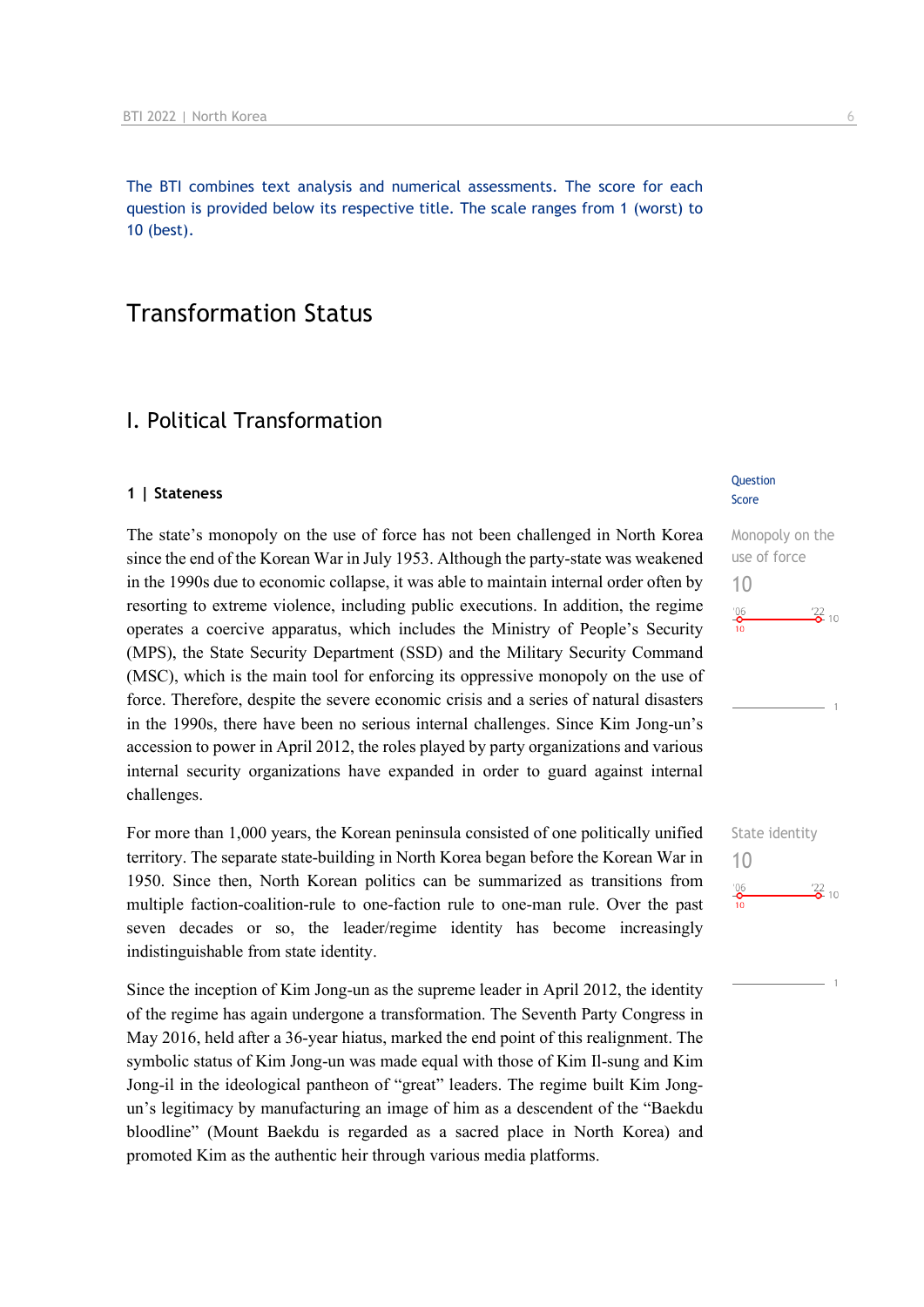The Eighth Party Congress was held between January 5 and 12, 2021, and at a ceremony to award certificates to delegates to the party congress on December 30, 2020, Kim Il-sung and Kim Jong-Il were given posthumous certificates for being delegates. Meanwhile, Kim Jong-un was elected general secretary of the party, which replaced the position of eternal general secretary of the party that his father held.

According to the regime's own ideology, North Korea is a secular and atheistic society. Yet, the cult of personality surrounding political leaders and the ruling dynasty could appear as quasi-religious. The elements of secular modernity embodied in communist ideologies have been the building blocks of North Korea's legal and political order. However, other ideological tendencies have intermingled with communist ideology, exerting a very strong influence on the organization of the public sphere, including political institutions. These tendencies include leader worship, the notion of the organic unity of the nation, and a chauvinistic emphasis on patriotism. The unique mix of Korean tradition, indigenous variations of communist ideology, as well as the extremely strong personality cult that has included the deification of the Kim family, has meant that the regime ideology itself exhibits elements of a religion-like cult. Ideological principles are hammered into the psyche of North Korean citizens through various means, including ideological indoctrination, frequent convention of mass rallies and construction of historic monuments. Since 2012, statues of Kim Jong-il were built either alongside those of Kim Il-sung or independently. Other monuments that commemorated Kim Il-sung alone were demolished and rebuilt to jointly commemorate Kim Il-sung and Kim Jong-il, constructed through voluntary (or perhaps forced) donations from the population.

Until the late 1980s, North Korea had maintained a differentiated party-state administrative structure throughout the country based on the Soviet communist model. Though its formal structure has remained intact, its ability to function has deteriorated significantly since the early 1990s. Economic decline meant the state budget was no longer able to mobilize the resources required to supply basic state services. North Korea "officially" abolished taxes in April 1974 and advertises itself as "the only country in the world that abolished the tax system." Nonetheless, it still collects revenue from its citizens in the form of non-tax payments and mandatory labor on government projects.

In recent decades and especially since the mid-1990s, it has become increasingly difficult for the government to generate enough revenues to provide even the most basic social welfare services. With internal and external security functions monopolizing the bulk of the state budget, other state services have suffered from drastic budget cuts. The party-state, no longer able to fund its constituent agencies, has allowed them to take advantage of their authority to earn revenue through commercial activities.

No interference of religious dogmas 10  $^{106}$  $\frac{22}{2}$  10

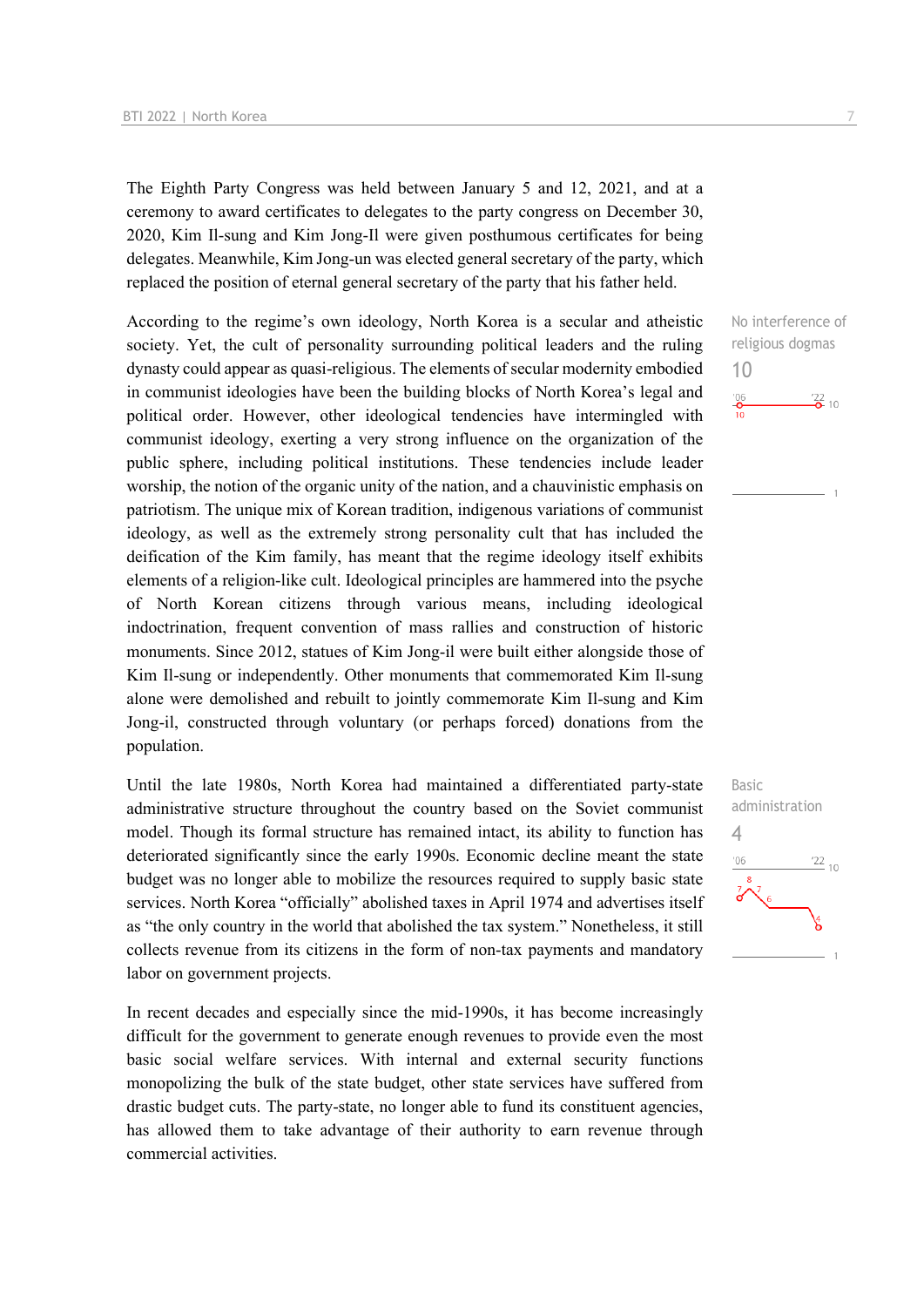Kim Jong-un's focus since 2012 in state administration has been somewhat erratic. On the one hand, he continues to grossly fail to allocate resources or take measures for the improvement of basic civil functions of government. Instead, he prioritizes functions and expenditures related to the military buildup, political legitimation, and social control. On the other hand, he has reallocated some monopoly licenses for commercial businesses, which are the major sources of revenue for most party-state agencies, so as to benefit the cabinet at the cost of the military, although this has done little to strengthen the fiscal base of the state's civil and economic functions. In addition, due to the relatively liberal attitude toward market expansion since Kim Jong-un's inception of power, local jurisdictions have increased their fiscal capacities by collecting some of the surplus from merchants at 440 officially sanctioned markets through taxation or quasi-taxation. Moreover, officials have augmented their meager salaries by demanding bribes at countless unofficial markets and illegal business enterprises. The country's fragile health care system lacks the capacity to handle a large number of COVID-19 patients, although North Korea officially claims to have zero COVID-19 patients as of February 2021.

According to Human Rights Watch, apparently even the most basic tasks of the state can hardly be performed any more, while all but seven countries have withdrawn all of their personnel from North Korea. Access to basic state medical care no longer seems available to a considerable proportion of citizens, irrespective of how hard the pandemic strikes. Credible reports of desertions due to fatigue and hunger by the usually more reliable border troops are an especially impressive indicator of the degree to which basic needs can no longer be fulfilled.

#### **2 | Political Participation**

General elections for the Supreme People's Assembly are held every five years, most recently on March 10, 2019, but all candidates are selected and nominated by the regime. Elections are monitored and managed by the Korean Workers' Party. To guarantee 100% participation, the local police typically ascertain the whereabouts of any absentees, who are persecuted if they fail to vote. Voters gather and march together to the voting place. They are given a ballot paper with a single candidate in their district and they are expected to drop the paper in the ballot box. Since the whole process is transparent, deviant behavior poses severe risks. Elections in North Korea are a means for political mobilization of the masses and are regarded as yet another political festival to demonstrate the people's unified support for the regime and its leader.

Free and fair elections 1 $-06$  $^{22}$  10

 $\sim$  1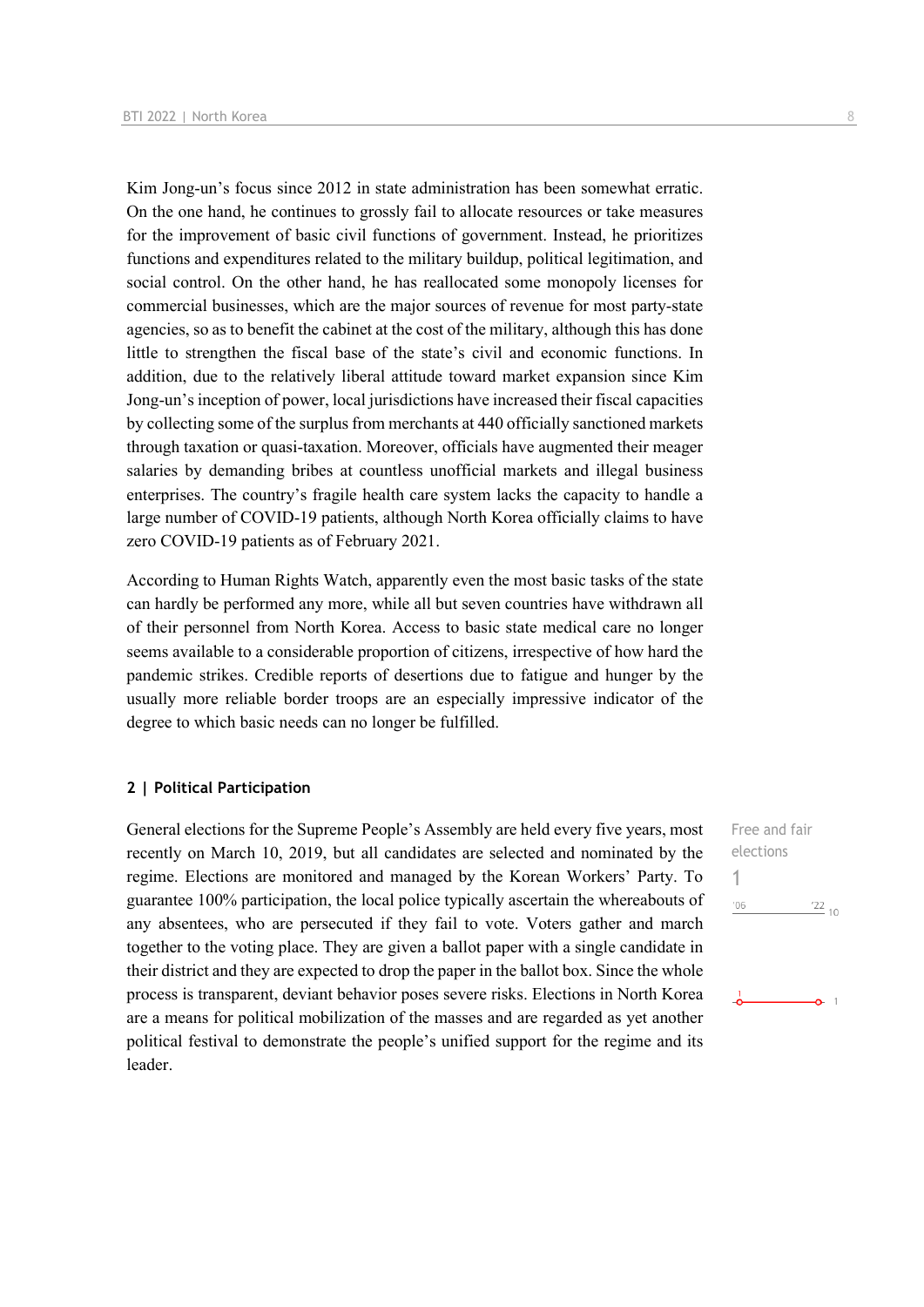The North Korean political system can be characterized as an absolute one-man dictatorship. The power to govern does not originate from elections or communist ideology, but rather from the "great guidance capacity" of the top leader and power delegation from him. There has never been any veto power to counter the leader's rule. There is no political or social space outside or beyond the regime's autocratic control, with power concentrated in the hands of the political leader and his small coterie of subordinated regime elites, and exercised by party and state organizations, including the military and other agencies of state security.

Article 67 of the 14th revised constitution of 2019, like previous versions, guarantees freedom of publishing, assembly, demonstration, speech and association, as well as freedom of the press. However, the reality is that organizations exist solely as part of either the state or the party, and autonomous associations are nonexistent in North Korea. The regime controls the population through compulsory affiliation of organizations from the age of seven, extensive police surveillance, informant networks and the threat of imprisonment or exile to the countryside. There is no credible reporting of non-government ordered or controlled associative activities whatsoever, indicating the control over association and assembly rights exercised by the authorities of the state and regime during the review period.

Mass media outlets and all forms of public expression of opinion are completely controlled by the political authorities. In North Korea, there is no need for censorship of dissenting media because there are no independent media to censor. Channels for independent information and horizontal communication have increased somewhat since the mid-1990s with the expansion of market activities and cell phone usage, foreign contact via smuggled media (e.g., DVDs and USB sticks), and clandestine access to South Korean radio and television programs. In response, the regime has set up regular and ad hoc bodies comprised of multiple internal security agencies to monitor and suppress the circulation and usage of foreign information (and the devices that carry them into the country). While the risk of political persecution is still high, some citizens criticize the regime in private.

#### **3 | Rule of Law**

The basic principles of regime organization in North Korea are democratic centralism and leader supremacy. Hence, the relationship between different political institutions is monistic and the relationship between different layers of the political system is centralized. The unity of power around the leader does not preclude a relatively clear separation of roles and institutional differentiation between the party, the military, the cabinet, the People's Assembly, the judiciary and the security organizations. Nonetheless, the leader stands above the law. He delegates powers and functions to members of the political elite and agencies, and rewards them with privileges or punishes them through purges. Therefore, there is significant competition among and



govern 1

| Association /   |            |
|-----------------|------------|
| assembly rights |            |
| 1               |            |
| 106             | $122_{10}$ |



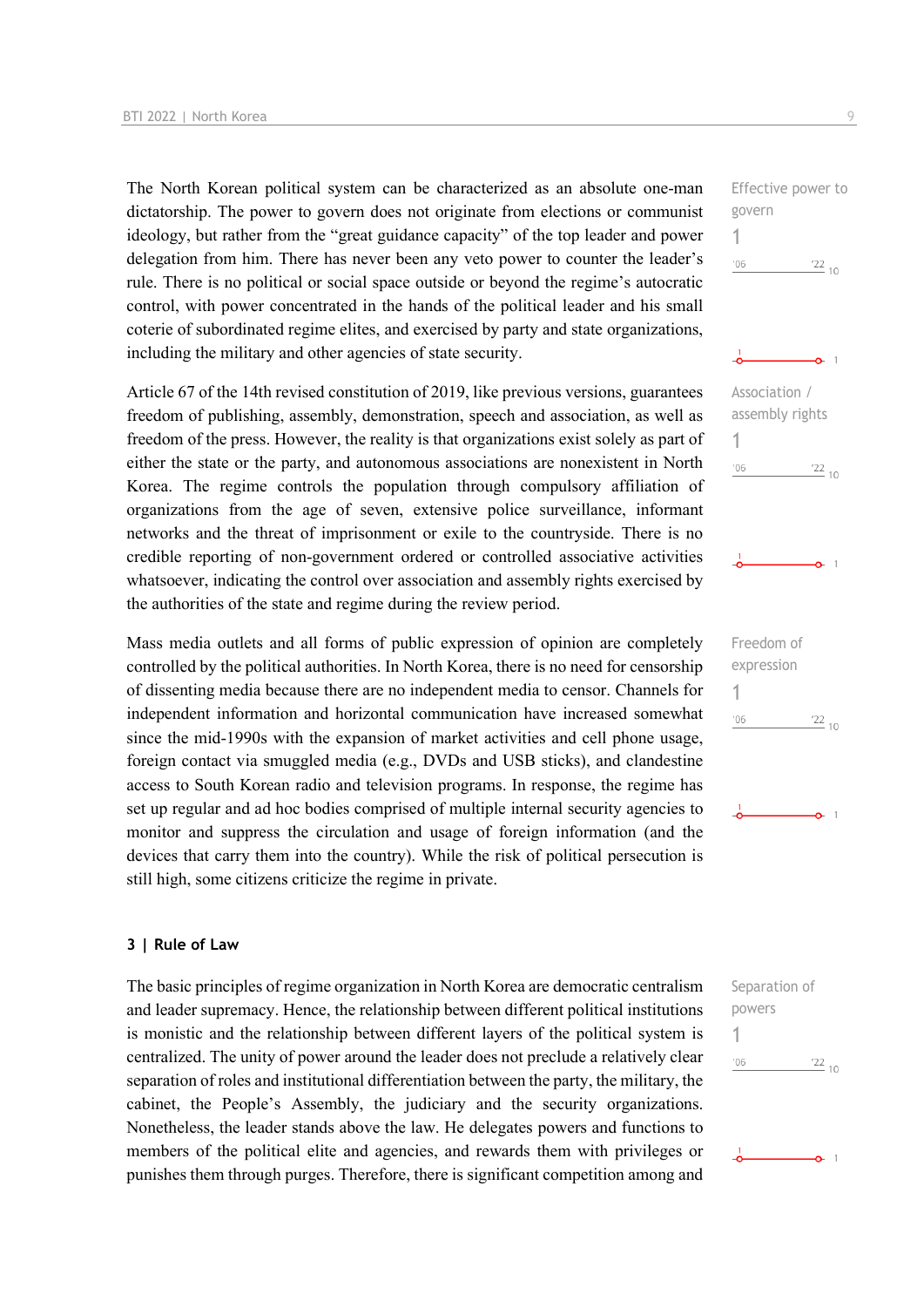within party, state, and military organizations for a greater share of power and privileges from the leader. Each organization competes in a zero-sum game for an increased allotment of power and rent opportunities by demonstrating its loyalty and contributions to the leader.

While the powerless Supreme People's Assembly meets once or twice a year to ratify party-state directives, the deliberative bodies of the central party, such as the Politburo and Central Committee, have rarely been convened. The party's elected bodies were reconstituted with the Third and Fourth Party Representatives' Conferences, and the Seventh and Eighth Party Congress in 2010, 2012, 2016 and 2021, respectively. Several meetings of central party bodies, including the Politburo, Central Committee and Central Military Commission, were also held. As in the past, these meetings have been pro forma and exerted no effective political decisionmaking power.

During the reign of Kim Jong-un, the Organization and Guidance Department within the central party and the Ministry of State Security seem to have gained greater dominance over other regime agencies. Accordingly, their competences and prerogatives have been expanded at the cost of those other agencies. In addition, there is also a generational shift taking place among the party, state and military elites – the older generations are being replaced by the younger generations in their 40s and 50s.

In July 2020, the authorities announced that a suspected COVID-19 case had been reported in the city of Kaesong after a re-defector swam back to North Korea from Ganghwa Island in South Korea. Following this incident, the leadership convened an emergency meeting on July 25, and shifted to a "maximum emergency system" and imposed a lockdown on the city from July 24 to August 13. The country closed its borders tightly, and even introduced a shoot-to-kill order at the borders to China and Russia. Nevertheless, North Korea officially claims to have identified zero cases of COVID-19 as of February 2021.

The judicial system in North Korea consists of the Central Court, Provincial Court, City and Country People's Courts, and Special Courts. Special Courts consist of military courts, railroad courts and military logistics courts. Under North Korean regulations, judges are elected but the Korean Workers' Party (KWP) exercises de facto absolute control over all institutions and organizations including judicial agencies.

Trials in North Korea are not fair. Moreover, since the 1990s, an increase in corruption can be observed. No longer able to fund the judiciary through its budget, the regime gave tacit consent for it to raise its own revenue by "selling" justice. Judges and prosecutors have been the greatest beneficiaries since the market crackdown in the second half of the 2000s when bribes became commonplace. These officials are usually regarded as "the richest" by their neighbors, according to North

Independent iudiciary 1 $\frac{22}{10}$  $06'$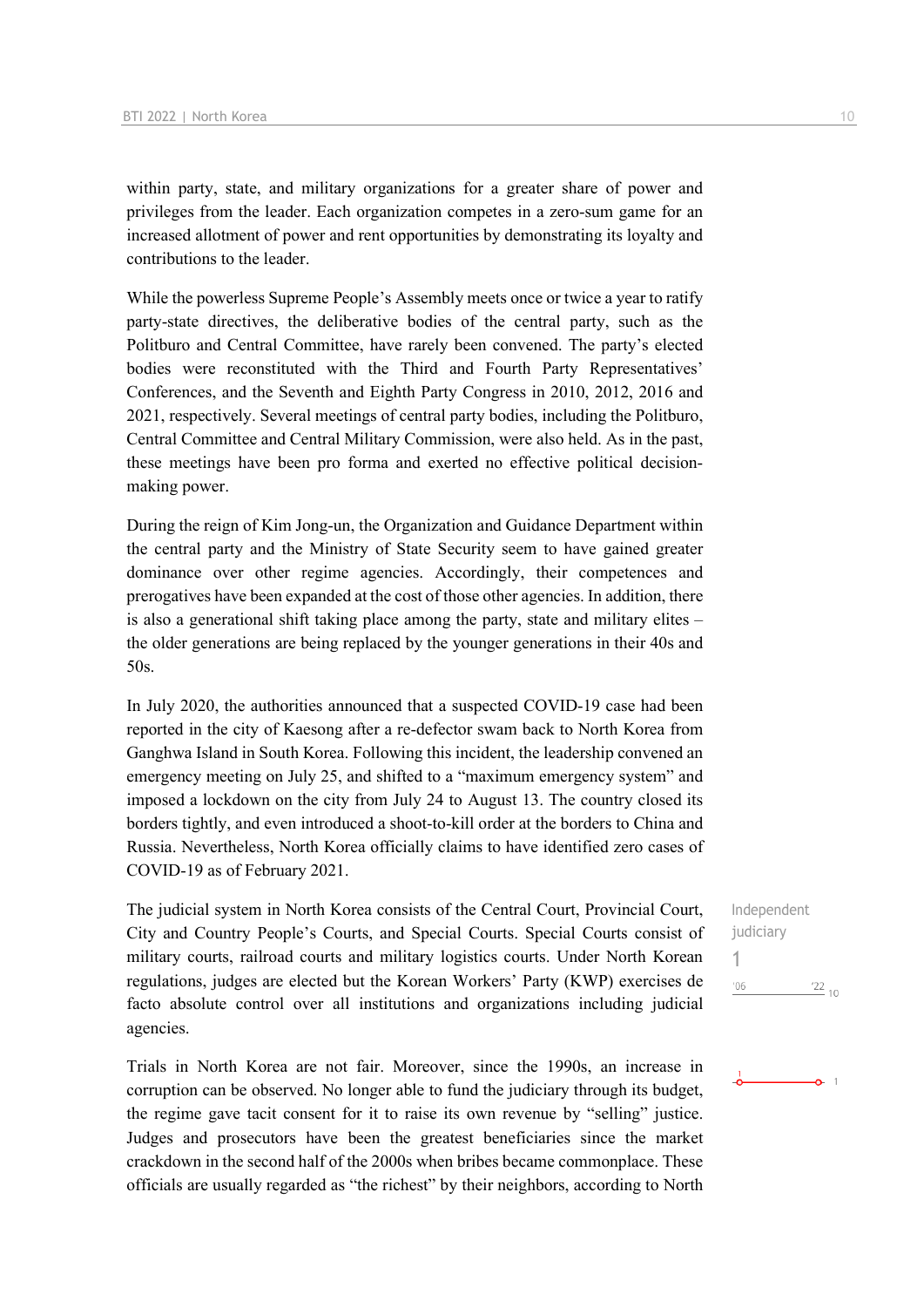Korean refugees interviewed in South Korea. There has been no noticeable change regarding the function of the judiciary since the start of Kim Jong-un's rule in 2012. Meanwhile, North Korea operates a public trial system, which is used as a tool for political propaganda or to educate residents.

Corruption and abuse of office are systemic up and down the bureaucratic ladder, as is the exploitation of bureaucratic red tape by party-state officials. The traditional narrative of the problem has been that the supreme leader's good intentions are distorted by lower officials for their private gain. In response, the regime has frequently sent special inspection groups to lower-ranking units to fight "antisocialist phenomena" including excessive corruption. However, these groups have been more interested in taking bribes themselves than in stamping out corruption. Though high-level corruption has been intermittently prosecuted, this has generally been done for the aim of political purges rather than for anti-corruption purposes. Likewise, at lower levels, corruption charges seem to be largely motivated by interorganizational political competition. During and after the transfer of power to Kim Jong-un, Kim Jong-un has talked about the need to eradicate corruption among lower officials. Since then, some deterrent measures have been taken, including party inspections, public executions and the inhibition of corruption through "unbounded loyalty to the leader." In his 2019 New Year's address, Kim Jong-un said that party and government organs, and working people's organizations "should eradicate abuse of power, bureaucratism and corruption." But to judge by previous anti-corruption campaigns, Kim's words will have little long-term effect.

Chapter 5 of the constitution guarantees basic civil rights. However, in reality, the regime ignores civil rights and carries out repression when presented with even the most insignificant political resistance from the population. Public executions and sudden deportations without due process persist. In addition, mistreatment and torture at labor and prison camps are still widespread. The UN General Assembly has passed several resolutions on human rights violations in North Korea over the last 16 consecutive years (2005 – 2020).

Traditionally, law enforcement has been applied discriminately depending on the individual's political affiliations, such as his or her membership in the party or strength of personal patronage network, one's songbun (political classification of individuals), and, more recently, his or her ability to provide bribes. When it comes to discrimination based on gender, North Korea officially prevents "all forms of discrimination against women" based on the Law on the Protection and Promotion of the Rights of Women. However, discrimination based on traditional gender roles still seems to directly or indirectly constrain women in exercising their basic rights.

As in previous versions, Article 68 of the 14th revised constitution of 2019 guarantees freedom of religious belief. However, it also states that religion cannot be used to draw foreign influence into the country or damage the state order. In reality, North Korea, whose capital, Pyongyang, was once known as the "Jerusalem of the East,"

 $\overline{\phantom{0}}$ 

 $^{\prime}06$ 



Civil rights 1 $^{\prime}06$  $\frac{22}{10}$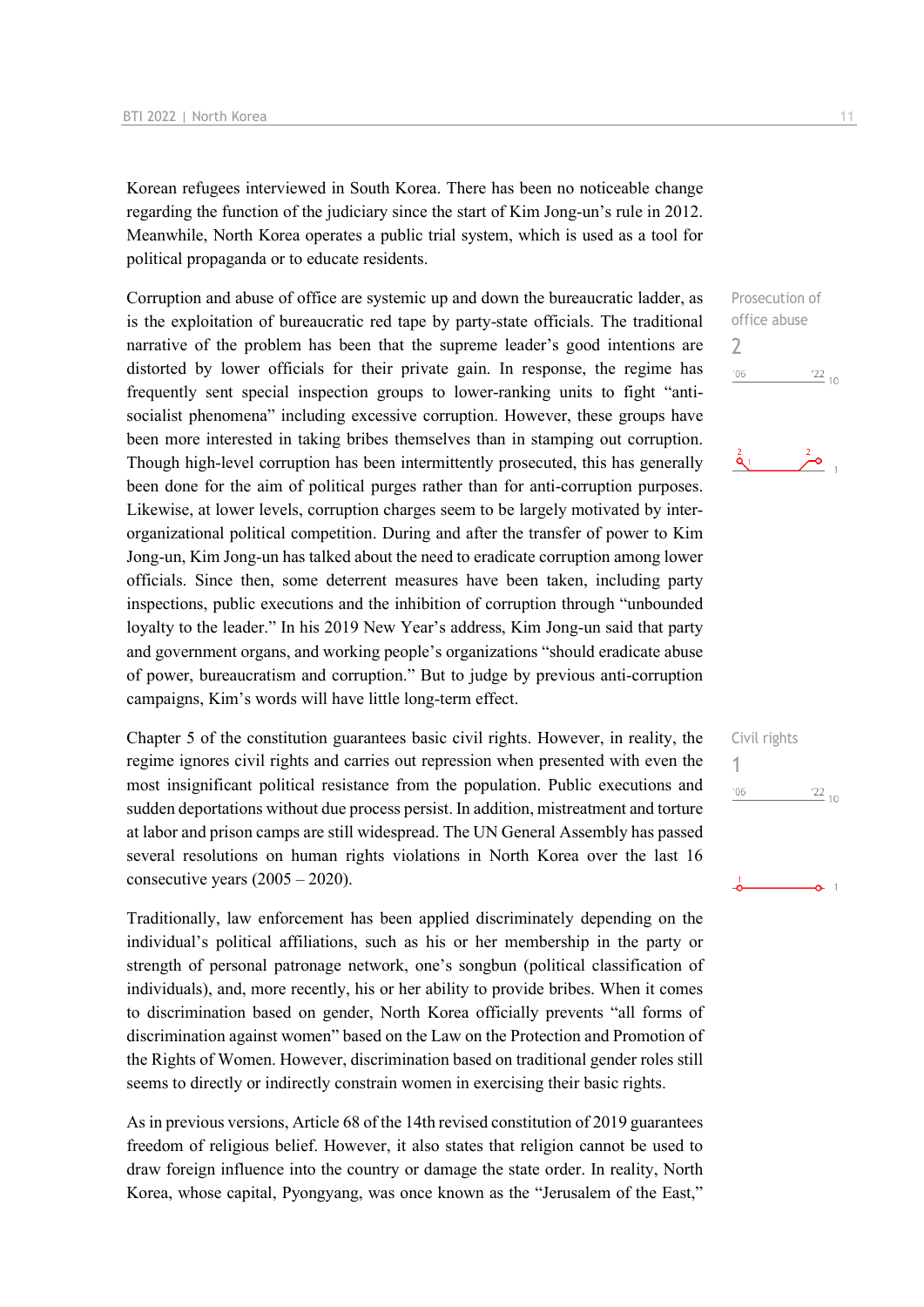remains one of the most anti-religious countries in the world. Aside from some official pro forma religious organizations, and several church buildings in Pyongyang that are used for receiving foreign guests and for propaganda purposes, any sign of autonomous religious activity has been harshly persecuted. For example, in 2020, the U.S.-based NGO Open Doors ranked North Korea as the worst country globally for the persecution of Christians – followed by Afghanistan, Somalia, Libya, Pakistan and Eritrea – for the 18th consecutive year.

Freedom of movement is heavily restricted and requires official permission (or the payment of bribes). In particular, control of the border with China has tightened significantly since the inception of Kim Jong-un's reign in 2012 and those caught attempting to flee the country are almost always sent to labor or prison camps. In January 2020, immediately after the outbreak of COVID-19, North Korea closed its border areas with China. Since then, more soldiers have been deployed in areas bordering China and Russia, which prevents people from defecting or smuggling goods. In early September 2020, it was even reported that special military forces were dispatched with a shoot-to-kill order.

#### **4 | Stability of Democratic Institutions**

The political system of the Democratic People's Republic of Korea is a one-man dictatorship managed through party organizations, internal security agencies and the brute force of the military. Its cohesion comes from the dependence of the elite and regime organizations on the delegation of power and allocation of privilege by the supreme leader. The party is positioned above state institutions and organizations. Every political decision is prepared and implemented under the leadership and control of the party.

There are no meaningful democratic institutions in North Korea. The current system of personal rule is essentially maintained through the policy of divide-and-rule among elites and regime organizations. These groups retain their positions through the distribution of wealth and career opportunities, a totalitarian system of surveillance and social control, ideological indoctrination, and, ultimately, brute force. There is no evidence of the existence of any debate or group within the North Korean state or regime that would advocate for the introduction of even the most modest element of liberal democracy.

Performance of democratic institutions 1  $\frac{22}{10}$  $'06$ 

 $-0.1$ Commitment to democratic institutions 1 $^{\prime}06$  $\frac{22}{10}$ 

 $\sim$  1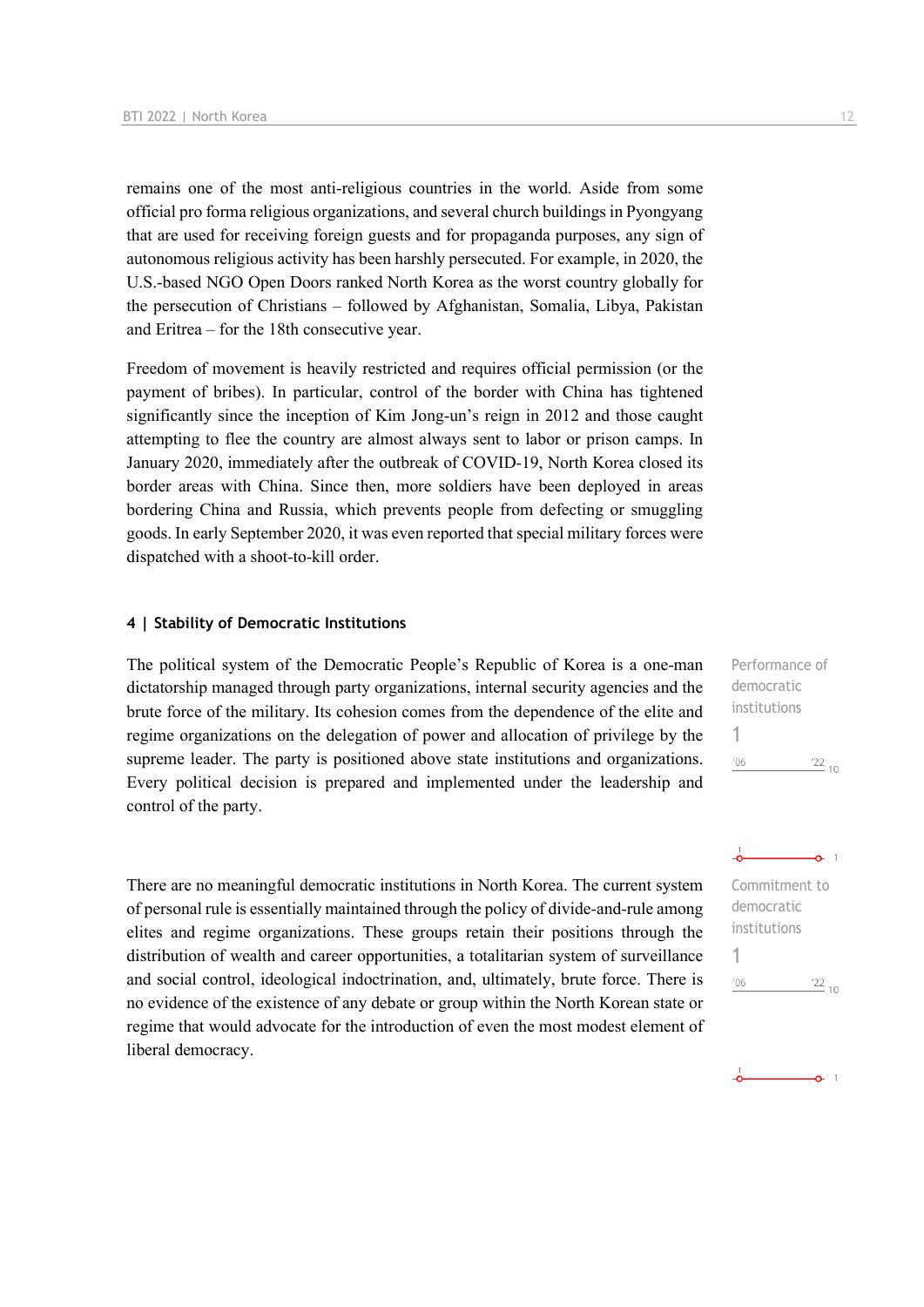#### **5 | Political and Social Integration**

The North Korean regime is based on one-party rule by the Korean Workers' Party. In practice, by the 1960s, the party had lost any semblance of political function in the articulation, aggregation or arbitration of interests. Instead, it had transformed itself into an instrument of personal rule. In the mid-1990s, however, the party was confronted with a crisis regarding its traditional status and function in the political system. With the collapse of the planned economy, the party had lost a significant amount of control over the population. Accordingly, Kim Jong-il promoted the military over the party as the main pillar of regime survival.

The rise of Kim Jong-un since 2009 has been accompanied by attempts to weaken the dominance of the military and promote regime agencies. Non-military roles (e.g., economic business privileges) have been redistributed in favor of the party and other agencies. Among others, the Organization and Guidance Department of the central party recovered its old status as the core agency of the regime. Local party organizations have de facto replaced the top government agencies as the main implementation structures and play a dominant role in exercising government power and collecting fiscal revenues for the central government. In January 2021, party statutes have been changed to hold a party congress every five years. In fact, a party congress is a rare event in North Korea, as the Seventh Party Congress was held after 36 years in 2016. In addition, the military has been described as "the revolutionary force of the party."

North Korea has long been extremely segmented along bureaucratic lines, regional domains and politically determined status groups. With no rule of law or guarantee of property rights, and amid rampant corruption and co-optation, members of bureaucratic and regional segments have formed self-contained cliques that manipulate the upward flow of information to defend their departmental interests and increase the allotment of resources.

The intensity and effect of segmentation have increased since the 1990s, as each bureaucratic agency has been required to finance itself by participating in commercial activities. The most powerful domains include the Kim family and the party, the military, the "Second Economy" (which administers weapons production), the Ministry of State Security, the Ministry of Public Security and the Presidential Security Unit. Each domain comprises several subsidiary domains or segments. Traditionally, the most powerful has been the Kim family and the party, although the relative position of the military improved during the period of the "military-first" (Songun) policy. However, under Kim Jong-un's rule since 2012, it seems that the most important domains have been the Kim family, the central party's Organization and Guidance Department, the Ministry of State Security, and the central party's Commission of the Second Economy.

Party system 1  $\frac{22}{10}$  $'06$  $\sim$  1

| Interest groups |                 |
|-----------------|-----------------|
|                 |                 |
| '06             | $\frac{22}{10}$ |
|                 |                 |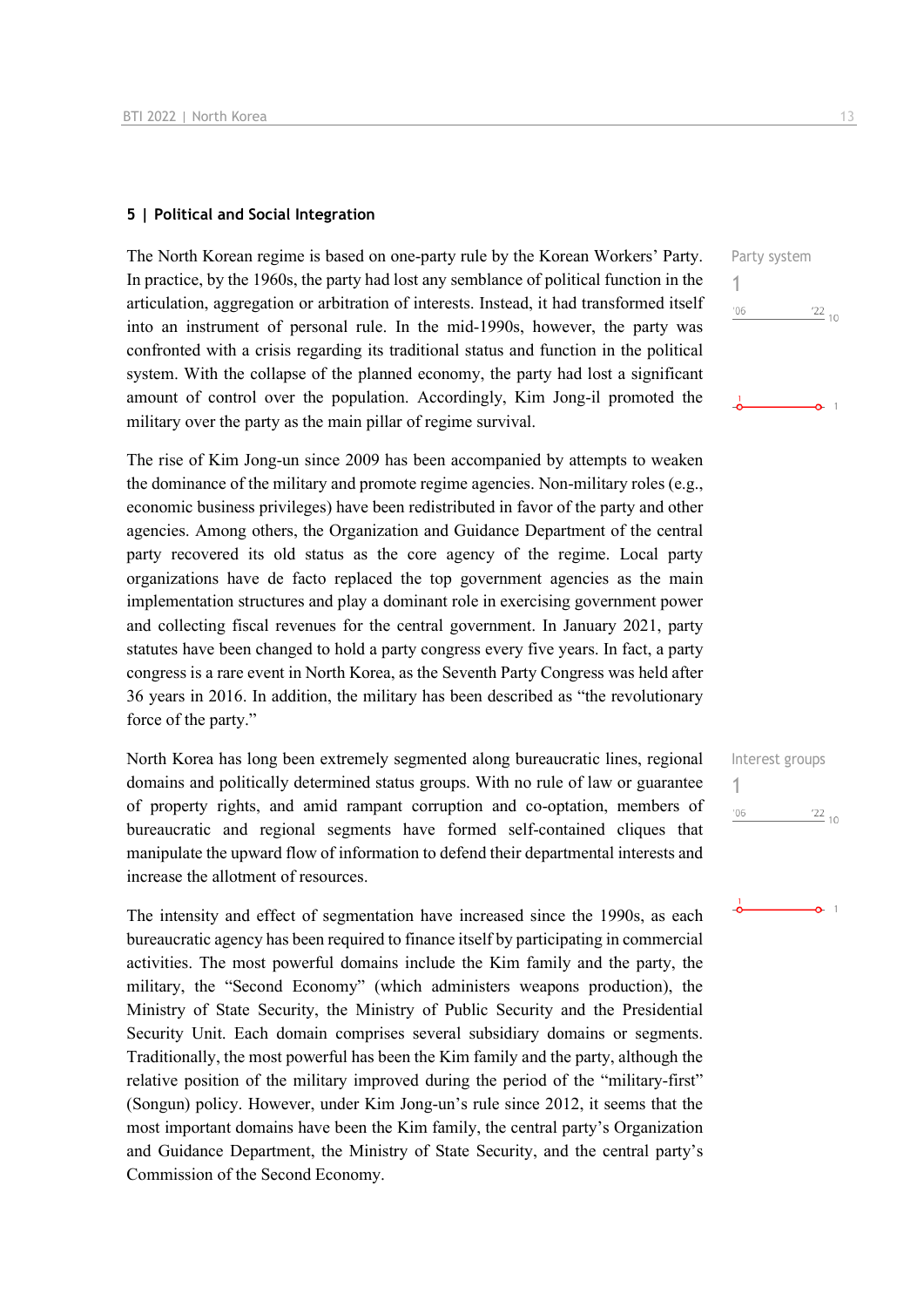No survey data on support for democracy is available in North Korea. The regime has attempted to convince the population that political life in Western democracies is undesirable and even disastrous. In any case, the only way most North Koreans would know anything about such a life would be second-hand (e.g., through viewing smuggled videos). In surveys conducted by the Ministry of Unification in South Korea, two-thirds of the refugees from North Korea cited "economic difficulties" as the most important motivation in leaving their country before 2001, whereas "yearning for freedom" motivated just 10% of respondents. In the 2019 Settlement Survey of North Korean Refugees in South Korea, an annual survey conducted by the Korea Hana Foundation (North Korean Refugees Foundation), a non-profit public organization established by the Ministry of Unification, "food shortage" was identified as the most important motivation for defecting from North Korea by 23.5% of respondents. This was followed by "hated being monitored and controlled by the North Korean regime," which was selected by 21.5%, and "to provide my family with a better living environment," which was selected by 11.1%.

This is a slight change from the 2018 survey in which "seeking freedom" was identified as the most important motivation and "food shortage" was the second.

The regime has long promoted fragmentation of social groups and atomization of individuals through totalitarian control over society. This caused the social spaces for solidarity and trust among autonomous individuals to vanish almost entirely. Instead, the party's Propaganda and Agitation Department has choreographed the semblance of organic solidarity and trust between "the Leader, the party and the masses."

The overall level of surveillance by the party-state remains very high, even if the increase in activities outside the party's purview since the 1990s has somewhat reduced the effectiveness of political surveillance. This surveillance system impedes trust among individuals. For instance, the inminban system (neighborhood watch units), in which 20 to 40 families in the same neighborhood form an inminban and each of them shares the duty of monitoring fellow members, prevents the building of trust among individuals. Meanwhile, the rise of spontaneous market arrangements encourages trust between individuals, albeit a trust that is precarious and rudimentary in nature. For example, private merchants have (illegally) established a national network to exchange information regarding commodity prices. Similarly, even though these services are unstable and primitive, private merchants organize regional transportation, parcel services and money transfers in networks, thanks to the popularity of cell phones. These market functions, which are taken for granted in most countries, are a novelty in North Korea.

Approval of democracy n/a  $-06$  $122_{10}$ 

 $\overline{m/s}$ 

Social capital 1 $\frac{22}{10}$  $^{\prime}06$ 

 $\overline{1}$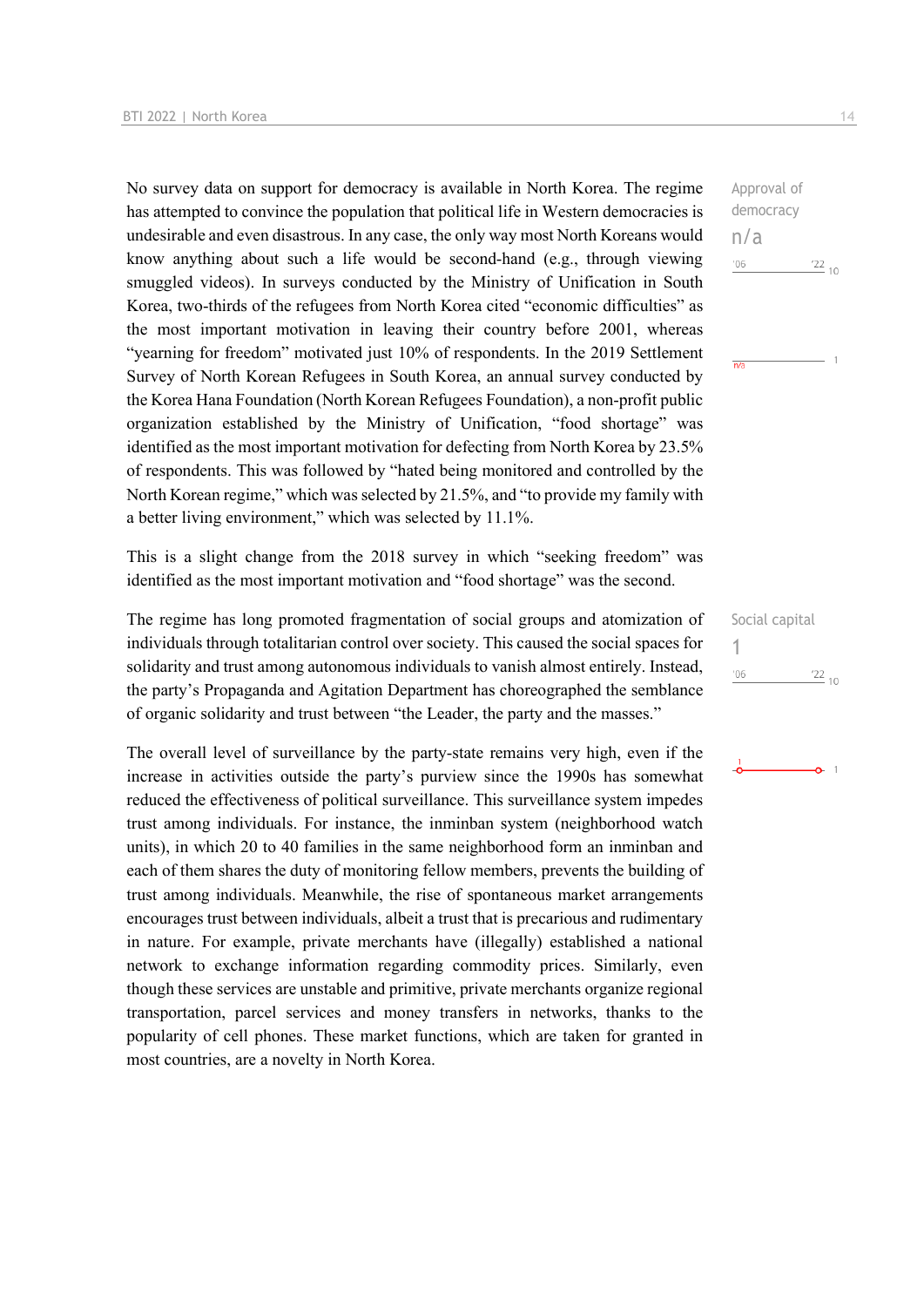## II. Economic Transformation

#### **6 | Level of Socioeconomic Development**

North Korea is one of only a few countries in the world for which the World Bank, UNDP and other international organizations do not publish conventional data on human development, gender inequality, poverty, and income inequality. Nevertheless, it can be assumed that poverty and inequality are extensive and structurally ingrained by two political factors: first, the rigid political classification of individuals through the caste-like "songbun" system and second, the regime's political control of individuals' participation in profitable opportunities.

First, although Article 65 of the constitution stipulates, "citizens enjoy equal rights in all spheres of state and public activity," in reality, individuals are classified by the songbun system. An individual is given a place in the system through the overall assessment of the person's presumed degree of loyalty to the regime and family background. The songbun system is considered to be one of the most important factors in determining individuals' housing, education, employment and general opportunities.

Second, with the expansion of the market since the early 1990s, the regime has favored ruling agencies and loyal individuals in the distribution of profitable opportunities, with this calculus driven by the recipients' importance for regime maintenance. On the one hand, new opportunities outside the direct purview of the party-state have ameliorated the rigidity of the "songbun" system through the expansion of market activities. On the other hand, the regime's politically motivated distribution of business licenses in favor of individuals loyal to the regime has in a sense preserved the "songbun" system in another form. In the end, the tighter the connection one has with the regime, the better chance one will have to access powerful or profitable opportunities. Since the de facto marketization, an income gap is becoming more visible, for instance, in terms of access to various food stuffs and housing. In addition, a regional divide between Pyongyang and the border areas has intensified.

#### **Ouestion** Score

| Socioeconomic |                 |
|---------------|-----------------|
| barriers      |                 |
|               |                 |
| '06           | $\frac{22}{10}$ |
|               |                 |

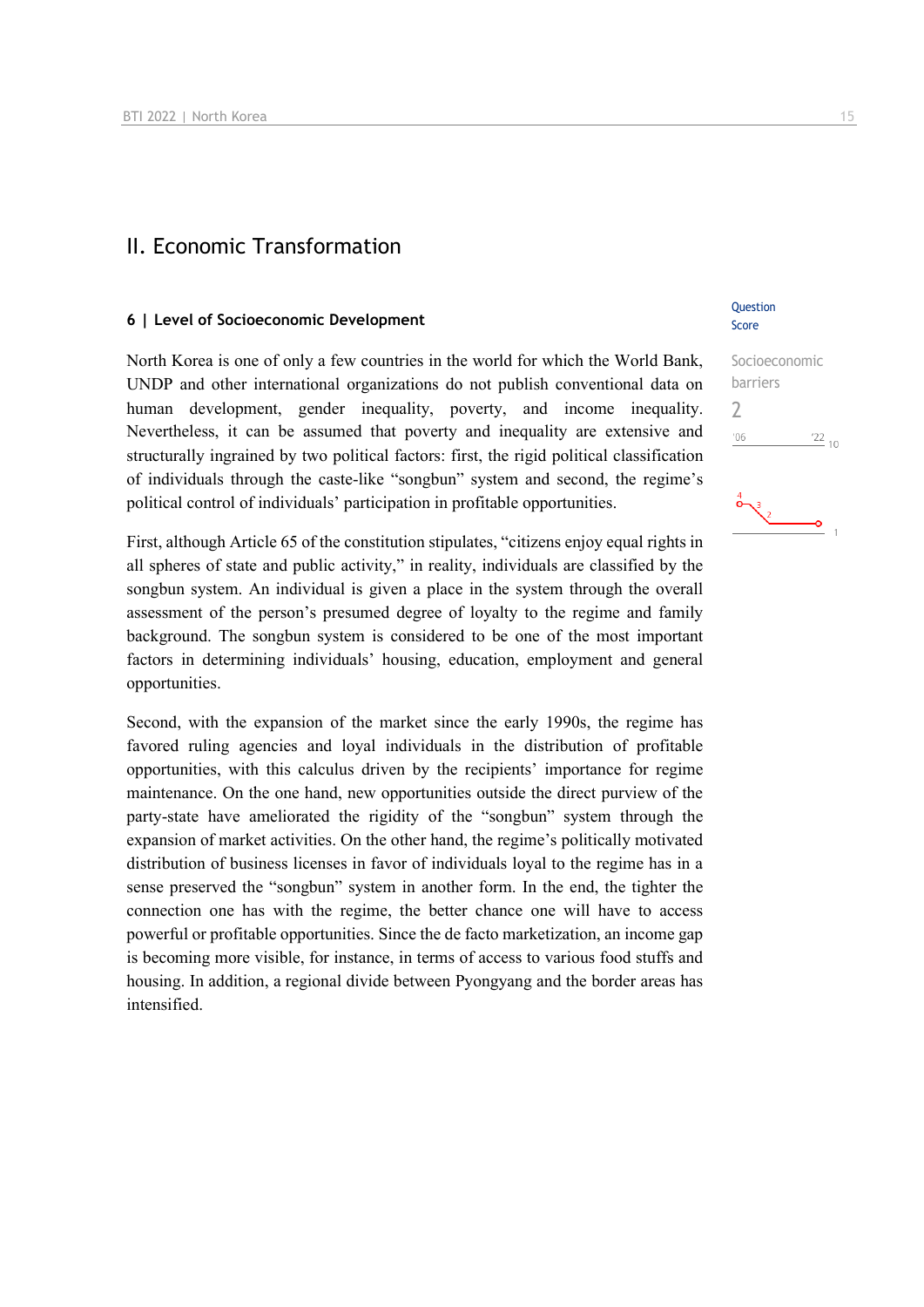| <b>Economic indicators</b> |          | 2017                     | 2018 | 2019           | 2020 |
|----------------------------|----------|--------------------------|------|----------------|------|
| GDP                        | S M      | $\blacksquare$           |      | $\blacksquare$ |      |
| GDP growth                 | $\%$     | $\overline{\phantom{a}}$ |      |                |      |
| Inflation (CPI)            | $\%$     |                          |      |                |      |
| Unemployment               | $\%$     | 2.7                      | 2.7  | 2.6            | 2.8  |
|                            |          |                          |      |                |      |
| Foreign direct investment  | % of GDP | ä,                       |      |                |      |
| Export growth              | %        |                          |      |                |      |
| Import growth              | $\%$     |                          |      |                |      |
| Current account balance    | \$M      |                          |      |                |      |
|                            |          |                          |      |                |      |
| Public debt                | % of GDP |                          |      |                |      |
| <b>External debt</b>       | \$ M     |                          |      |                |      |
| Total debt service         | \$M      |                          |      |                |      |
|                            |          |                          |      |                |      |
| Net lending/borrowing      | % of GDP |                          |      |                |      |
| Tax revenue                | % of GDP |                          |      |                |      |
| Government consumption     | % of GDP |                          |      |                |      |
| Public education spending  | % of GDP | ä,                       |      |                |      |
| Public health spending     | % of GDP |                          |      |                |      |
| R&D expenditure            | % of GDP | ä,                       |      |                |      |
| Military expenditure       | % of GDP |                          |      |                |      |

Sources (as of December 2021): The World Bank, World Development Indicators | International Monetary Fund (IMF), World Economic Outlook | Stockholm International Peace Research Institute (SIPRI), Military Expenditure Database.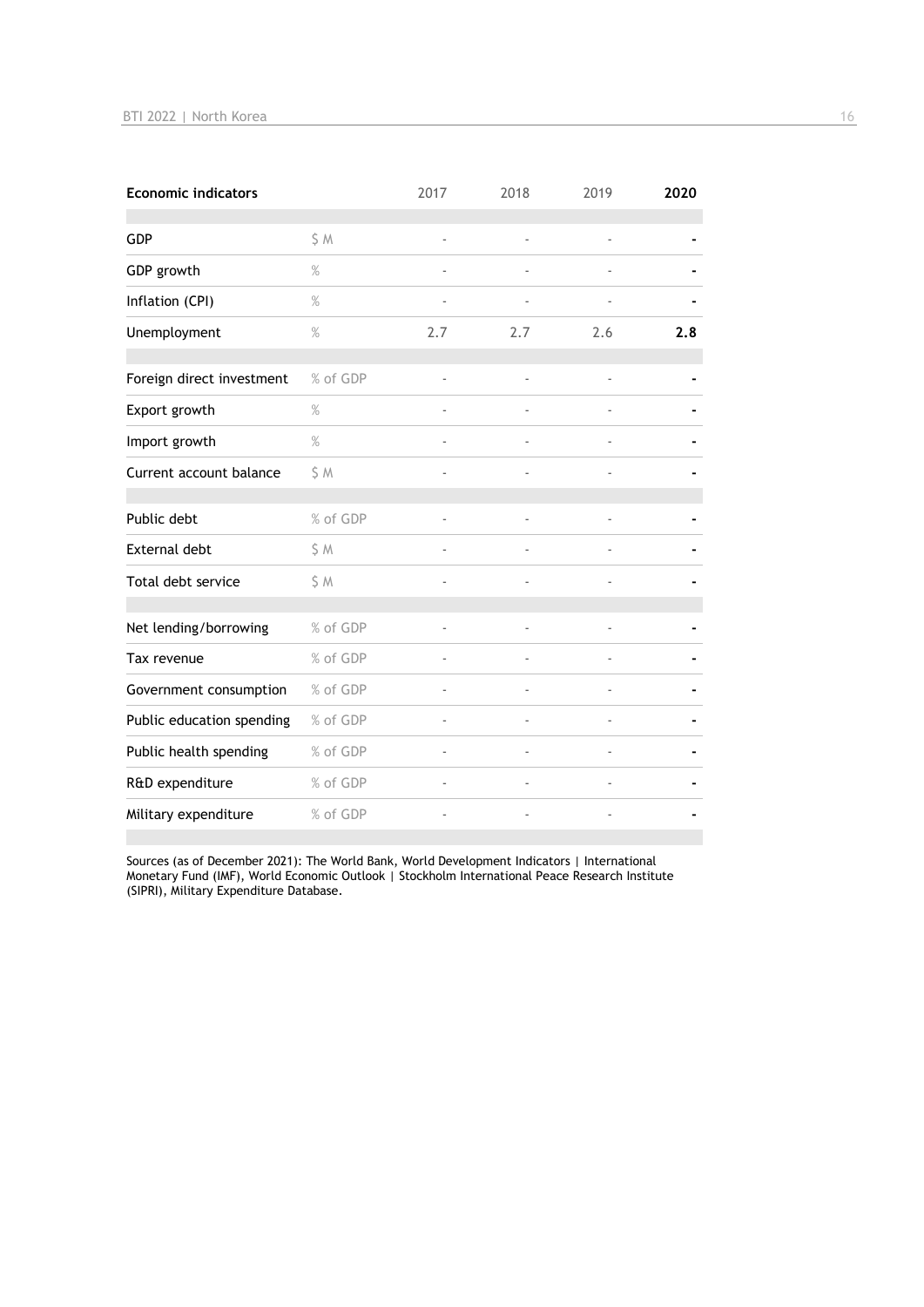#### **7 | Organization of the Market and Competition**

Since the introduction of a "management responsibility system for socialist firms" on May 30, 2014, North Korea's economic system can be characterized as a statecontrolled mixed economy based on commercially operated state firms. There are at least three sectors, not counting military industries: official markets allowed and managed by the state; relatively large private businesses, which operate under the guise of state businesses; and unofficial market activities, such as "grasshopper markets," which are sustained by giving bribes to local officials. With this system, the state's direct planned management of state firms was abrogated and the autonomy of state firms has increased. Nevertheless, even without direct intervention, the state's vast authority with regard to the management of the national economy and state firms remains overwhelming. For instance, the state maintains the right to appoint managers in every firm. The state also has a monopoly on banking functions. In addition, it holds the licensing authority for almost every significant commercial activity, prohibits private firms and employment, and retains the capacity for arbitrary political intervention in the economy.

The benefit of the de facto market mechanism is acknowledged by the state, but private entrepreneurs are not. Even though private investment has become widespread, it can only be acknowledged under the official guise of shared participation in state firms or commercial subsidiaries of state agencies. Moreover, this type of private investment remains illegal and highly corrupt. Though the size and extent of commercial businesses have gradually expanded, with such entities now found in almost all economic sectors including mining, transportation and real estate, severe constraints in terms of market-based competition remain. The award and possession of business licenses are basically decided by the top leader, and such allocations frequently fall prey to interest competition between regime agencies. In addition, all commercial activities remain informal, as they have not yet been integrated into the official economic system. Free market entry and competition have been most robust among merchants selling small daily necessities in local markets.

Following the coronavirus pandemic and the devastating flood in 2020, North Korea finds itself yet again in a difficult economic situation. However, there are no signs of market-oriented reform and Kim Jong-un ordered the party to approach economic management from a strictly political perspective in his speech at the Eighth Party Congress in January 2021.

Market organization 2 $06'$  $\frac{22}{10}$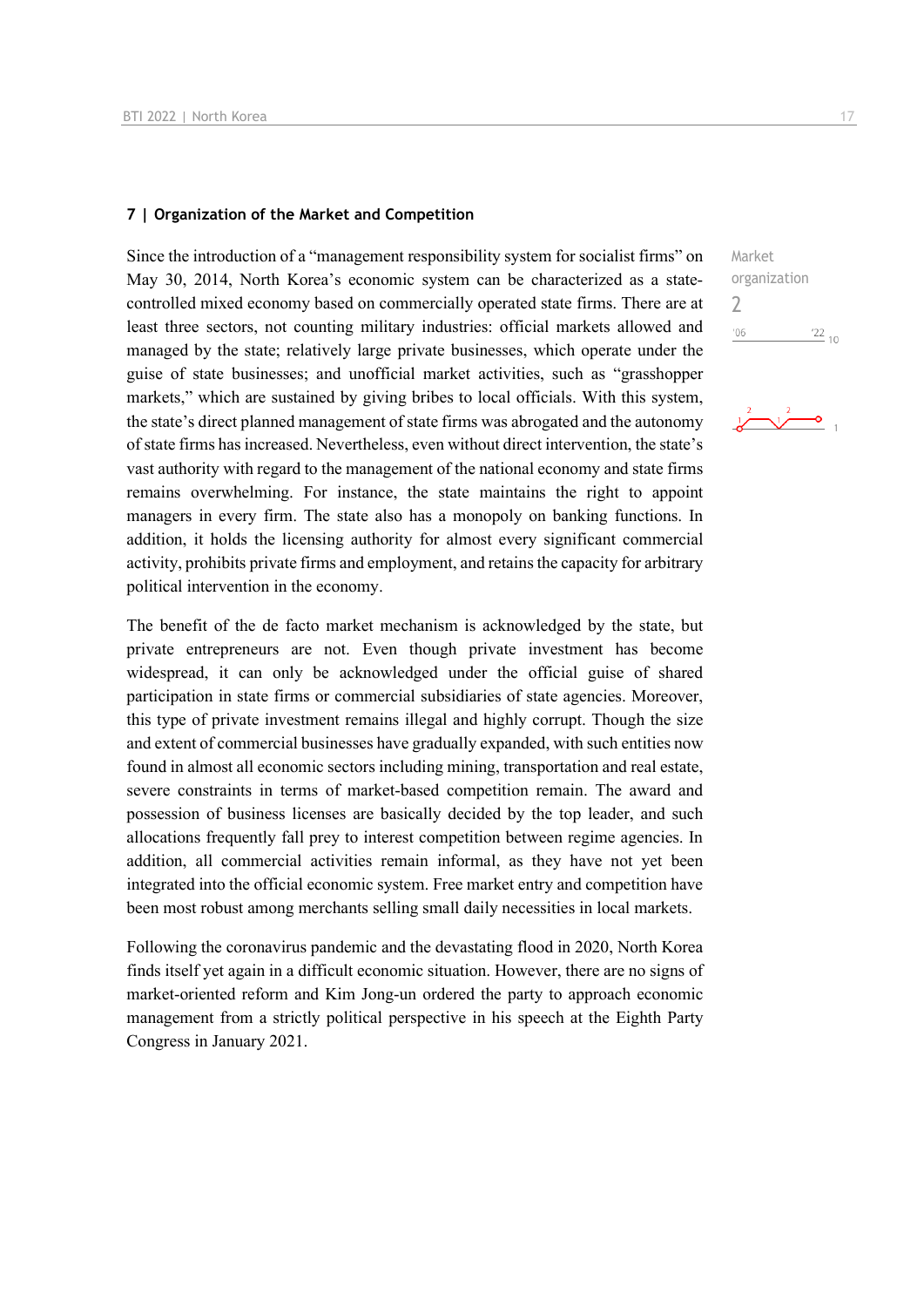In North Korea, the leader monopolizes the most important opportunities, such as export and import licenses, as well as other domestic business licenses. The leader also has a monopoly on the right to assign and distribute them to major agencies of the party, the military and internal security agencies. Trading companies affiliated with these groups are given monopoly licenses for export and/or import for certain goods, which enable them to take advantage of huge gaps between domestic and international prices. Their export goods have mainly consisted of natural resources and extractive products such as minerals, timber, seafood, mushrooms and various herbs.

Regime agencies also take part in monopolized businesses through their commercial subsidiaries, including commercial distribution networks for imported goods, amusement parks and privileged restaurants. In addition, the party-state bureaucracy intervenes extensively in the domestic economy to lower the threat posed by new entrants, and to favor regime-sponsored monopolies. Through such sponsoring of regulated monopolies and overwhelming political intervention, the regime can strongly influence the emerging structure of commercial economic activities, as well as the agents participating in them. The rampant corruption does not harm the regime's capacity to direct the development of the market economy nor the regime's survival, because the chain of corruption ultimately favors the more powerful.

North Korea maintains the principle of state monopoly of foreign trade. In reality, this prerogative is exercised solely by the supreme leader. He strictly monitors and controls foreign trade, as it is the most important source of the foreign currency, which is indispensable for the regime's survival. In addition, distributing trade licenses to regime agencies is one of the most powerful means of maintaining the regime elite's dependence on the leader. However, trade licenses are frequently resold or passed from stronger agencies to weaker ones, even though it is illegal to do so. The agencies and individuals engaged in foreign trade have been intensively monitored by the Ministry of State Security with regard to foreign contacts and foreign currency embezzlement. The regime periodically loosens and strengthens its control over foreign trade and redistributes licenses among regime agencies.

Since the inauguration of Kim Jong-un in April 2012, the military's share of trade licenses has been reduced in favor of the cabinet and his personal court. Smuggling activities along the border of North Korea and China remain very active, and although the amount of smuggling has been observed to be significant, it has not been counted in trade statistics on North Korea by the (South) Korea Trade Association, United Nations and the IMF. Meanwhile, North Korea's trading activities have been greatly constrained by sanctions imposed by UN Security Council resolutions. The sanctions usually cover a wide array of goods, products, and services for export and import, from the procurement of arms and related materials to the import of luxury goods and the international flow of funds and economic resources.



Liberalization of foreign trade 1 $'06$  $\frac{22}{10}$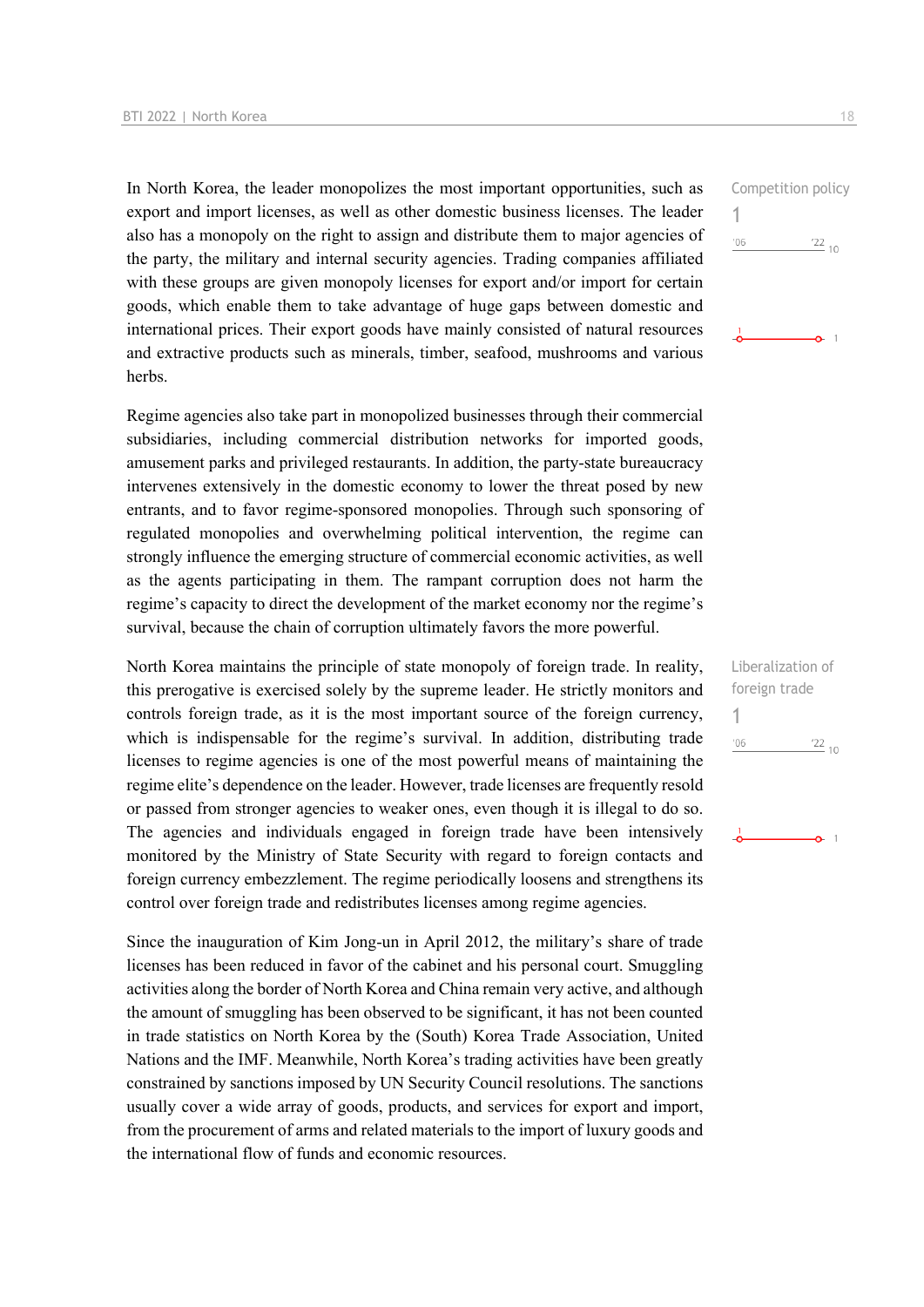Since the outbreak of the coronavirus pandemic, the country has faced a difficult economic situation. Regarding foreign trade, China normally accounts for almost 95% of trade. However, according to a NK Pro article, as a result of the border closure, Chinese grain exports to North Korea dropped by 90% between January and February 2020, though North Korean exports to China have slowly risen since June.

Banking is a state monopoly in North Korea. Besides the central bank, the Foreign Trade Bank (for foreign exchange) and other functional and joint-venture banks directed by the cabinet, the country has trade banks affiliated with the party and military institutions. As every activity that produces foreign currency is strictly monitored and controlled by the regime leader, trade banks operated by regime agencies also serve as his personal fund-management system. However, with the successive adoption of UN Security Council resolutions and other bilateral sanctions, financial relations with foreign countries have been made practically impossible.

The state banking system has been virtually useless in mobilizing domestic and foreign money within North Korea for productive investment. State banks accept personal deposits but most North Koreans avoid banks. This is because it is difficult to withdraw deposits at one's convenience and because the prevalence of illegal economic activities mean that people are reluctant to disclose their incomes. Since the catastrophic confiscatory denomination measures in November 2009, foreign currencies including the U.S. dollar and Chinese yuan have substantially replaced the North Korean won even for small daily transactions. With the imposition of sanctions, the regime has actually used this laissez-faire policy of dollarization as an opportunity to compensate for the lack of foreign currency.

The expansion of market activities since the early 1990s has produced cash-rich merchants, mostly consisting of trade agents and wives of party officials, as well as Japanese-Korean and Chinese-Korean residents in North Korea. The usual functions of commercial banks have been fulfilled by these so-called private bankers. They supply investment money not only to private businesspeople, but also to official state firms for production, distribution, construction, export, and import. In addition, they operate private financial services for lending, transfer, and the exchange of both domestic and foreign currency.

Banking system 1 $'06$  $\frac{22}{10}$ 

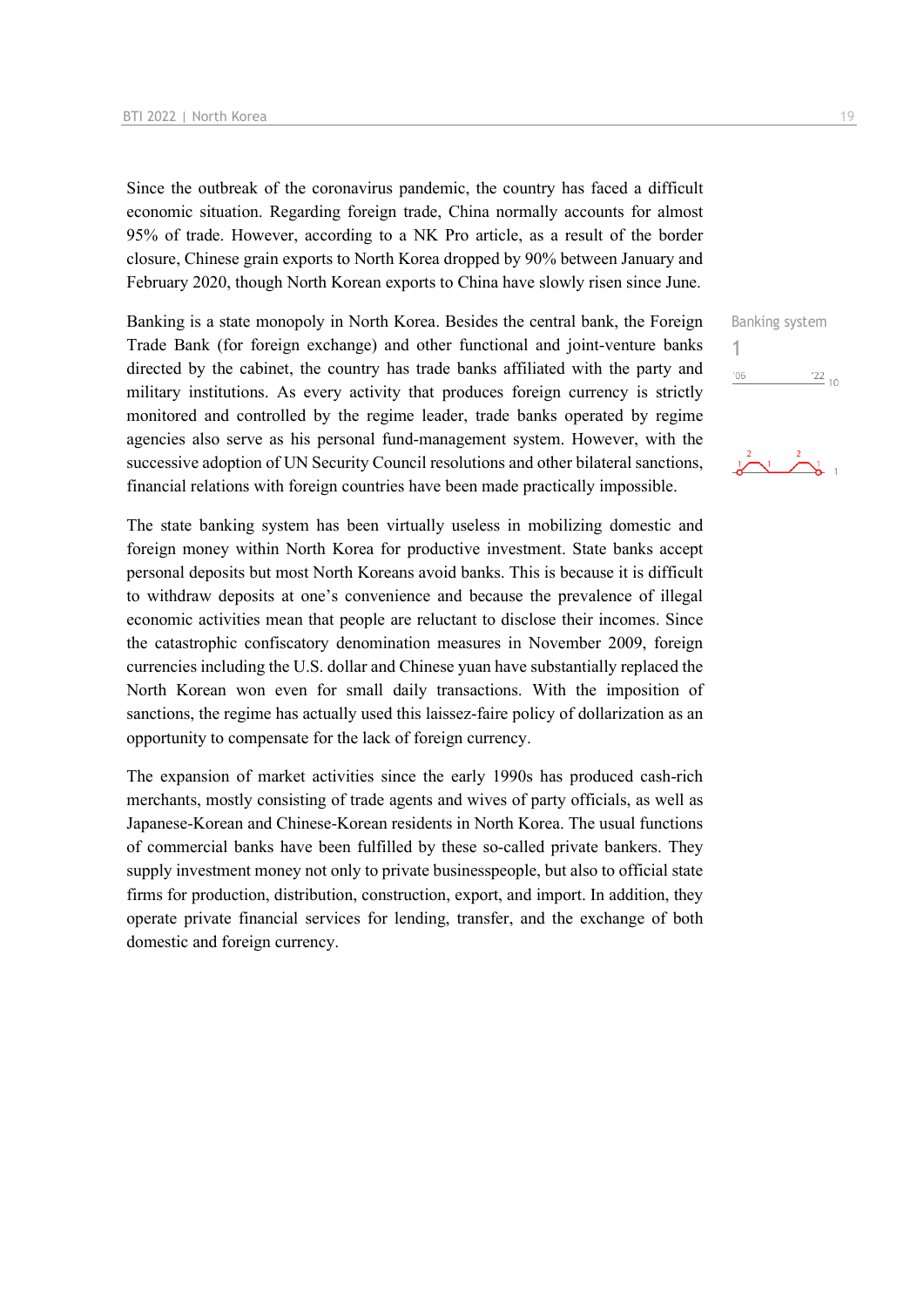#### **8 | Monetary and fiscal stability**

North Korea has no independent central bank. The leader controls the strict centralized management of foreign currency. Foreign currencies – especially the Chinese yuan along the border of North Korea and China, and the U.S. dollar in other areas – have become major instruments not only for secretly holding private funds, but also for day-to-day exchanges in the marketplace.

After the redenomination measure in November 2009, in which KPW 100 under the old system were replaced by KPW 1 under the new measure, North Korea experienced a period of hyperinflation between early 2010 and late 2012. According to Daily NK reports, the exchange rate with the U.S. dollar skyrocketed from below KPW 1,000 to about KPW 9,000, and the price for a kilogram of rice rose from about KPW 500 to above KPW 6,500. During this period, dollarization rapidly accelerated, replacing the North Korean won with the Chinese yuan or the U.S. dollar.

Since early 2013, both the exchange rate and price of rice have shown a downward stabilization. For seven years, the Kim Jong-un regime maintained the stability of the won and low inflation. The exchange rate with the U.S. dollar has always remained around KPW 8,000. However, since late October 2020, a sudden sharp rise in the value of the won was observed. The analysis from Daily NK indicates that as of January 2021 in Pyongyang, the exchange rate was KPW 6,100 per U.S. dollar and the price of one kilogram of rice was KPW 3,500. It seems odd for the won to suddenly rise in value considering United Nations sanctions and the closing of the borders due to COVID-19. Outside Pyongyang watchers have speculated on possible reasons for this. First, this might be due to the North Korean authorities' efforts to finally crack down on the use of foreign currencies. Second, this could be related to the Eighth Party Congress held in January 2021 and preparations for the launch of the new five-year plan.

With the collapse of the planned economy in the 1990s, North Korea's fiscal system also fell into disarray. The regime has suffered a drastic reduction in revenue and allowed agencies to pursue fiscal independence. The cabinet, party, military, and security agencies have advanced as the major domains of fiscal self-sufficiency with off-budget revenue from privileged commercial activities. The government drastically reduced public services but accelerated the construction of monumental buildings and development of weapons of mass destruction. This practice has not changed even with the power transition from Kim Jong-il to Kim Jong-un. In addition, the fees collected from granting permits for commercial activities at official marketplaces have contributed to fiscal stabilization at least at the local government level.

In April 2018, at the Third Plenary Meeting of the Seventh Worker's Party of the Korea Central Committee, Kim Jong-un declared the Byungjin policy (i.e., the parallel development of the economy and weapons of mass destruction) victorious, Monetary stability  $\overline{\phantom{0}}$  $\frac{22}{10}$  $'06$ 

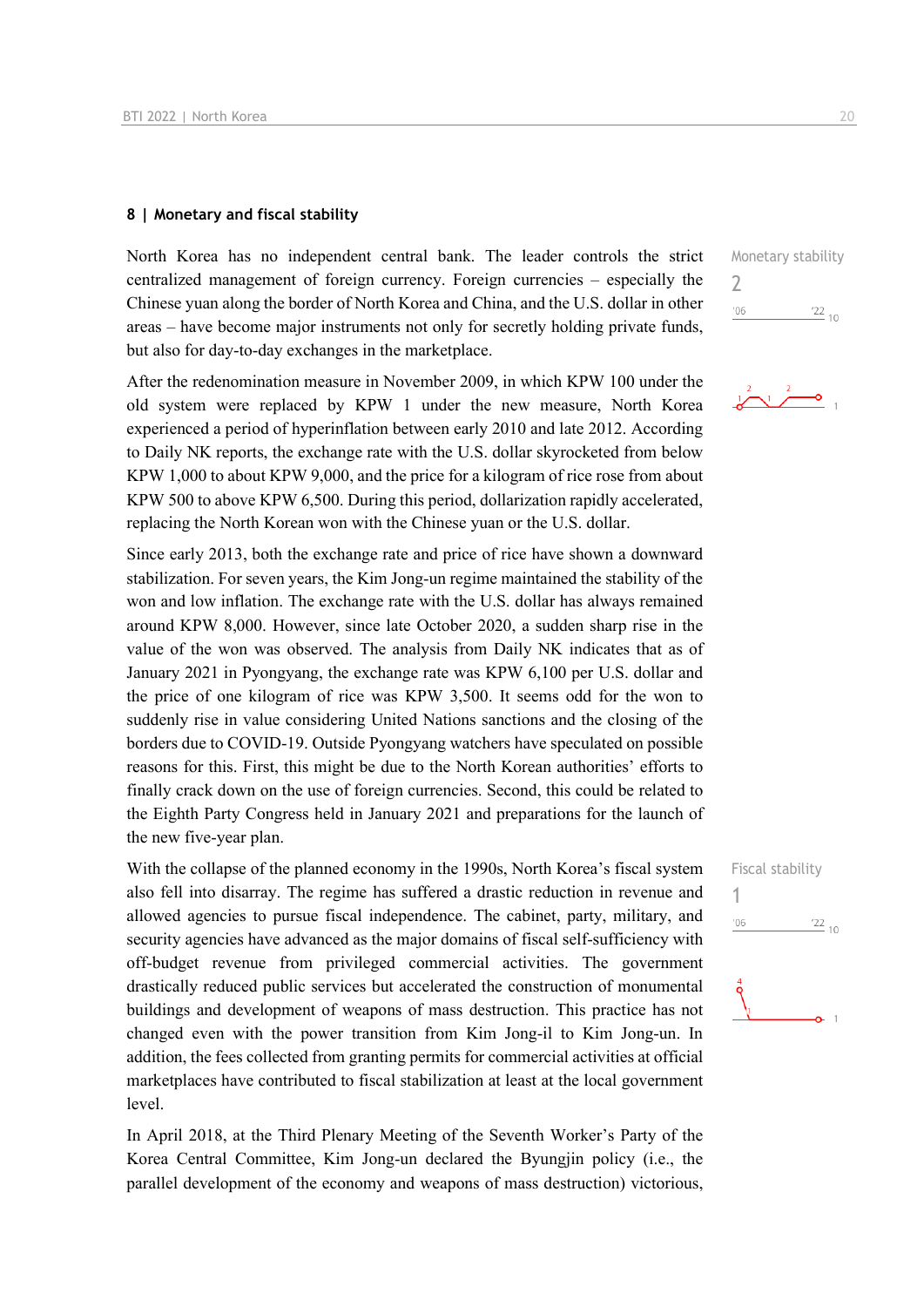and officially ended the policy by saying that the country's nuclear and missile program had advanced to the point that they did not need further tests. He then announced a new strategic line of "socialist economic construction," which could be seen as a shift in national focus toward economic development. During the Eighth Party Congress, which was held between January 5 and 12, 2021, Kim Jong-un defined the North Korean economy as "independent, planned and people-oriented." In addition, he emphasized self-reliance and self-sufficiency as still being the fundamental pillars of the new five-year plan. North Korea is facing a number of challenges due to tightened sanctions since 2016, a series of natural disasters and the coronavirus pandemic of 2020. Therefore, it seems to be that the Kim regime has decided to once again search for solutions domestically by promoting "our-style socialism."

#### **9 | Private Property**

Based on the basic framework of the socialist economic system, any private property beyond daily consumer goods is still officially banned in North Korea. However, the spread of commercial activities and rampant corruption mean that the real picture is more complex. Some individuals have accumulated private wealth in the past 20 years of market expansion and taken part in joint ventures with state agencies as private investors, arrangements which are now widespread but still officially illegal. In essence, everything can be sold privately in North Korea, including real estate, production equipment and materials, party membership, government positions, university places and trading licenses. In particular, the trading of homes has become a common phenomenon in recent years. Although the privatization of housing is not allowed, the trade in existing houses or even the trade in new apartments under construction takes place quite openly. These kinds of private ownership and transaction are not guaranteed by the law, as they are officially illegal. This means that the regime can act against private ownership whenever it chooses to and occasionally does so. Since there are no guarantees regarding the legal enforcement of private contracts, disputes have frequently escalated to physical fights among individuals and agencies. Internal security and inspection organizations have often taken advantage of this illegal nature to extract bribes.

Since the mid-1970s, when Kim Jong-il started operating Bureau 39, doing commercial business has been a prerogative of the regime's agencies. However, with the expansion of the market economy since the 1990s, the number of individuals participating in commercial business has exploded. Some commercially talented among them have become cash-rich "money masters," so-called donju. In reality, they have become one of the main pillars of the North Korean economy, though their existence and activities remain illegal. Therefore, businesspeople are required to maintain good relations with agents of the party-state in order to protect their businesses and stay out of trouble. In the case of larger investors, their individual





|               | Private enterprise |
|---------------|--------------------|
| $\mathcal{L}$ |                    |
| '06           | $^{22}$ 10         |

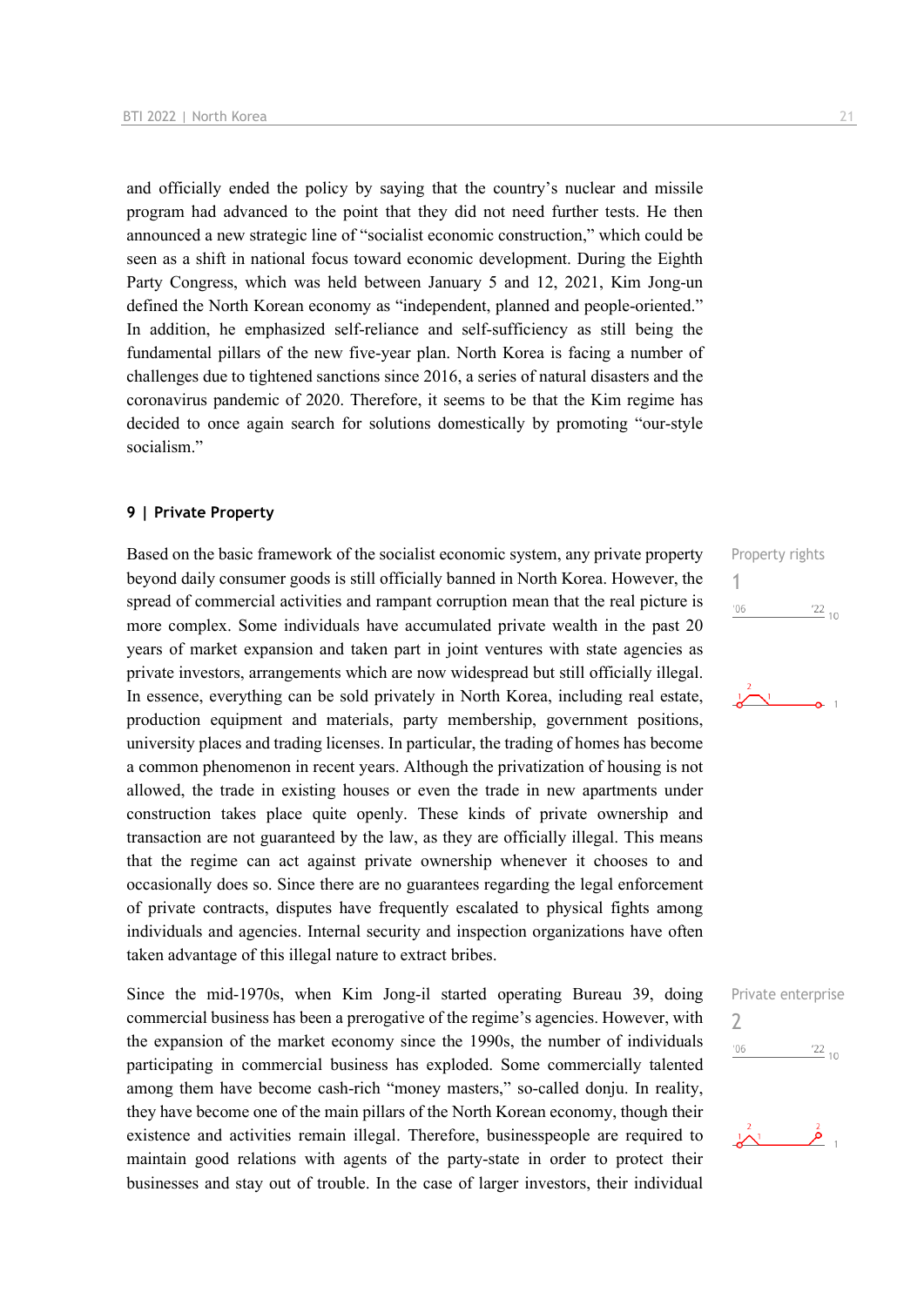participation has been realized in the form of de facto joint ventures with party-state agencies. That is, they are hired by the latter as public employees to contribute investment and business talent, while the organizations provide business licenses, labor, facilities and political protection. Smaller investors and businesses operate as independent entrepreneurs and must pay their own bribes to state officials. In sum, the extent and scale of both joint ventures and private businesses have rapidly expanded under the laissez-faire policies of Kim Jong-un. The government has given management rights to state-owned enterprises and collective farms, therefore, giving managers greater discretionary powers. Under this new system, production units were also allowed to keep more of their produce.

#### **10 | Welfare Regime**

Government-funded social safety nets have been virtually nonexistent since the early 1990s, although minimal assistance is provided to some party officials who live in the capital Pyongyang. As the state sector crumbled in the wake of economic collapse, women were officially dismissed from state employment in 2002 and instead allowed to engage in commercial activities in markets, while men were required to report to their places of work every day, even if they had nothing to do (although they were able to temporarily "buy out" their work contracts). Since then, the income raised by female family members in commercial activities (mostly selling goods in local markets) maintains families. The family also functions as a safety net, for example, for the malnourished men who return from military service, which typically lasts 10 years. Since the early 1990s, some North Koreans – especially those living within reach of the Chinese border – have traveled illegally to China in search of food or short-term employment, and many more have traveled illegally. Some continue their journey to South Korea and apply for citizenship. As of September 2020, there are around 33,700 North Korean refugees in South Korea and they send money to relatives in North Korea, although the North Korean police are making this illegal infusion of cash increasingly difficult. These remittances are spent mainly on families' living costs and in some cases as seed money for the creation of private businesses. According to a 2020 survey conducted by the Database Center for North Korean Human Rights (NKDB) and NK Social Research, one out of four North Koreans in South Korea (26.6%) responded that they had sent money to their family in North Korea in 2020. Based on this analysis, it can be predicted that remittances did not completely stop despite the border closure, although middlemen and corrupt officials who permit this illegal activity typically take more than 40% of the money.

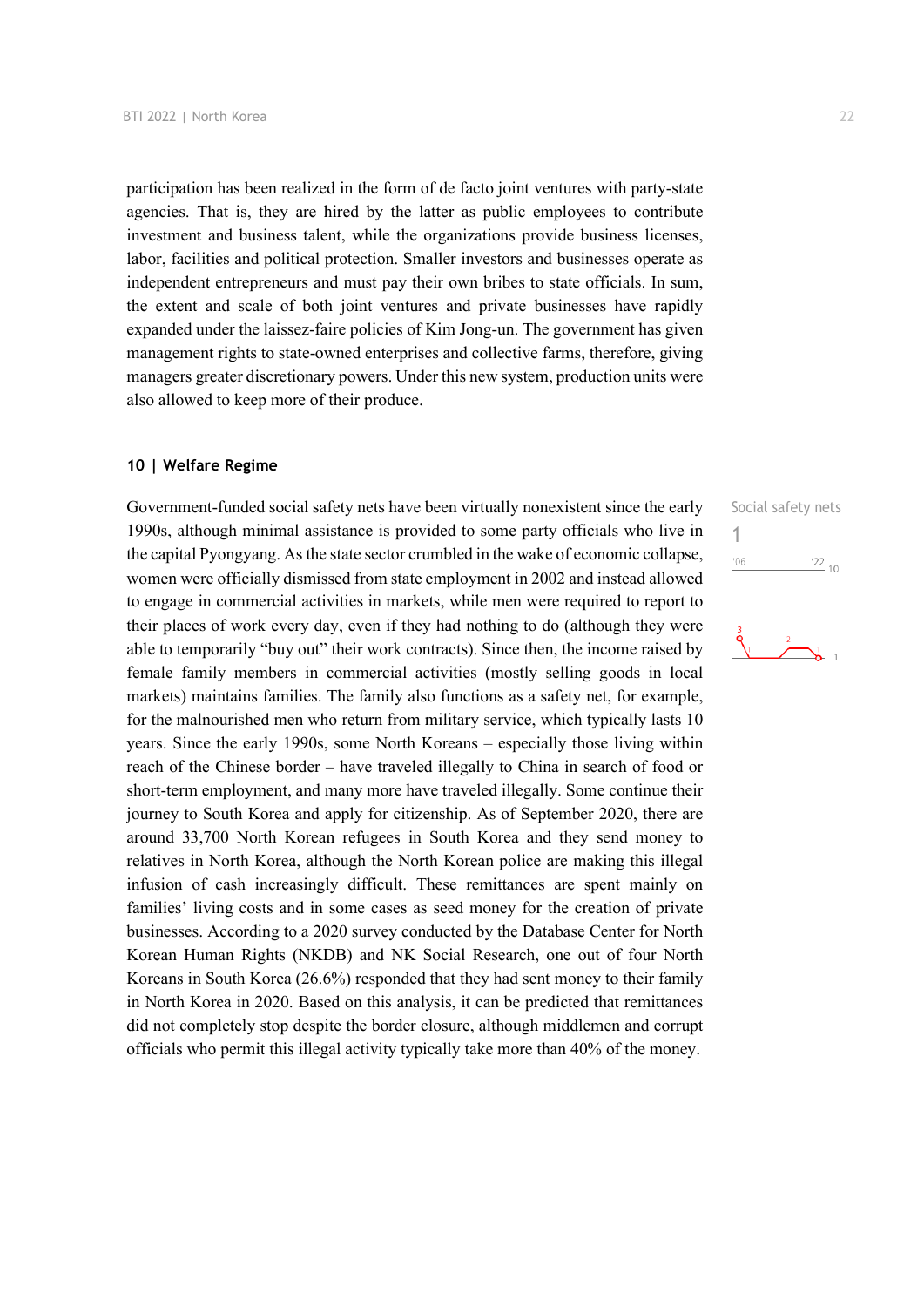There are two major barriers to opportunity in North Korea – regardless of what the North Korean constitution declares. The first is deep-rooted gender inequality. On the positive side, opportunities for a basic primary and secondary education, and for lower-rung economic employment are roughly equal for men and women. On the negative side, the enduring patriarchal tradition still puts women at a disadvantage. Women are rarely represented in top management positions within the government, party, and firms. Female employment is concentrated in lower pay sectors, where "female" characteristics are thought to be appropriate (e.g., nursing and teaching, and assembly-line work). The state officially dismissed women en masse in 2002 due to economic collapse and allowed them to participate in commercial activities while continuing the employment of men. This meant that women were in a better position to earn money to sustain the family (if indeed they chose to marry), while their husbands and sons in state employment brought little home. This "discrimination" faced by women in fact turned into an advantage. Due to their economic power as breadwinners, many women now have a stronger voice at home and in local communities, but this enhanced economic role has also created stress within families.

The second barrier is the songbun system, which politically categorizes each individual according to the principle of guilt by association to determine his or her opportunities in life. Those whose direct ancestors fought against the Japanese alongside Kim family members or exhibited particular loyalty during the Korean war or who were deemed "socialist heroes," are rated more highly in the North Korean political hierarchy and automatically guaranteed better political opportunities, regardless of merit. They are permitted to live in Pyongyang and have much better chances for higher education, party membership, and desirable government, party and military careers than the majority of the population. The favoring of cities over rural regions, restrictions on movement into cities and assignment to better jobs controlled by the party-state are all heavily influenced by the songbun system.

Additionally, the spread of corruption favors the politically powerful and those with the right political connections. The school system, though still nominally free, has been maintained solely through contributions from students and parents since the mid-1990s, resulting in a new type of discrimination against the poor.

It should also be noted, however, that the expansion of the private market has opened up space for those with commercial talents regardless of political and social status. Money earned from illegal commercial activities can be used for bribes, which allows individuals to circumvent certain restrictions. This trend remains strong.

Equal opportunity 2 $^{\prime}06$  $\frac{22}{10}$ 

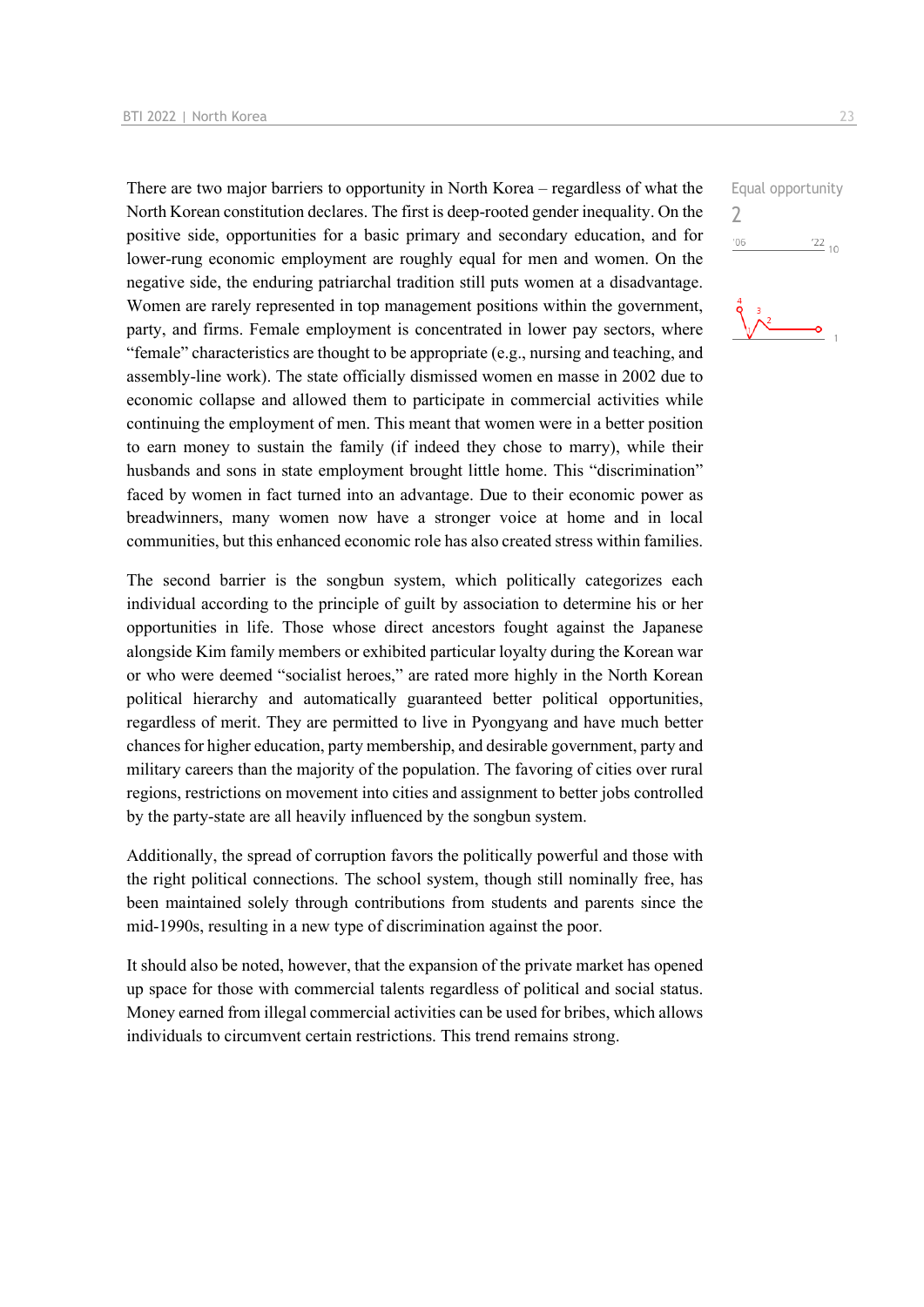#### **11 | Economic Performance**

State budget figures issued by the government are extremely unreliable. There is no reliable system of tax collection. Revenue collection for the party-state has remained fragmented. Outside of the state's official tax collection, the leader and individual party-state agencies have engaged in their own independent and predatory collection of revenue from the population and from commercial activities. Officially, there is no unemployment in North Korea. All male workers are still required to report to their places of work every day, although some pay bribes to leave and take up employment in the burgeoning informal sector.

According to statistics by the Bank of (South) Korea, in 2017, North Korea experienced a contraction in GDP of 3.5% and again of 4.1% in 2018, which was the greatest contraction since 1997 (-6.5%). The active nuclear and missile testing in 2016 and 2017 produced a forceful response in the form of increased sanctions by the international community, which possibly played a significant part in the economic slide. In 2019, however, a positive growth rate of 0.4% was estimated. Stringent COVID-19 border controls on the part of both China and North Korea have reportedly strangled trade since early 2020.

In terms of specific industries, growth rates in the mining (-11% in 2017, -17.8% in 2018 and -0.7% in 2019) and manufacturing (-6.9% in 2017, -9.1% in 2018 and - 1.1% in 2019) sectors have decreased sharply. The growth rates in electricity, gas and water supply, which showed positive growth of 5.7% in 2018, turned negative in 2019 (-4.2%). Meanwhile, the construction (from -4.4% in 2018 to 2.9% in 2019), and agriculture, forestry and fisheries (from -1.8% in 2018 to 1.4% in 2019) sectors showed positive growth in 2019.

Total external trade volumes amounted to about \$5.55 billion in 2017 (a 15% reduction in comparison to \$6.53 billion in 2016) and about \$2.84 billion in 2018 (a 48.8% reduction from 2017), the lowest volume since 2011. In 2019, \$3.24 billion was estimated, which was a 14.1% increase compared to 2018. China continues to account for almost 95% of this trade. Total exports amounted to \$1.77 billion in 2017 (a 37.2% decrease compared to the year before) and a shocking 86.3% decrease of \$242 million in 2018, then a 14.4% increase of \$277 million in 2019. North Korea has failed to achieve a trade surplus since 1990, and the trade deficit fluctuated around the \$1 billion mark between 2005 and 2017, when it increased to \$2 billion. In 2019, the trade deficit amounted to \$2.7 billion, the highest such volume since 1990.

Output strength 1 $'06$  $\frac{22}{10}$  $\frac{4}{3}$   $\frac{2}{1}$   $\frac{2}{1}$   $\frac{1}{2}$   $\frac{1}{2}$   $\frac{1}{2}$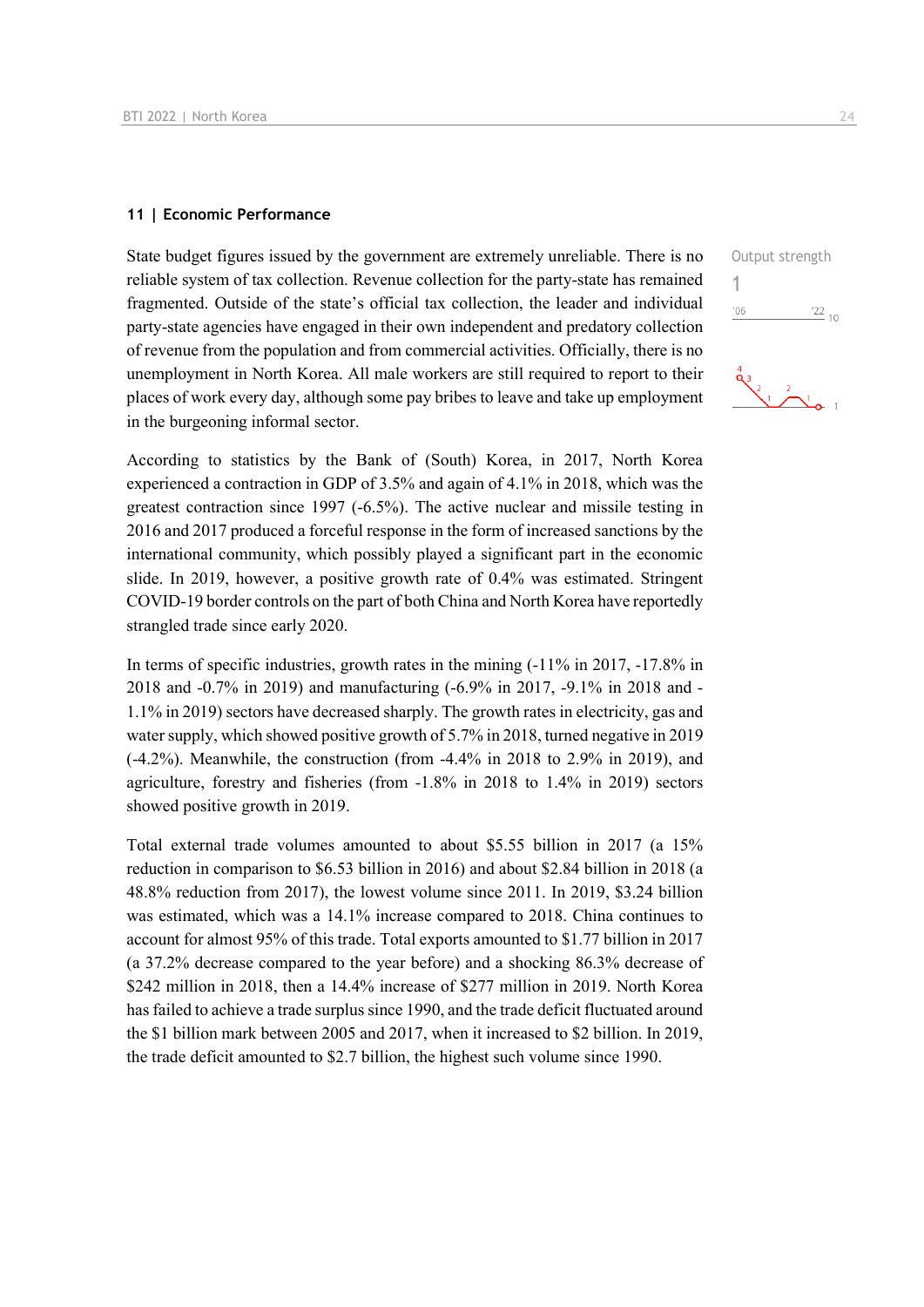#### **12 | Sustainability**

North Korea has pursued resource-intensive industrial growth, failing to take environmental concerns into account. The situation has been significantly aggravated since the mid-1990s. Confronted with starvation, the population cultivated all seemingly arable land, with private plots reaching the tops of mountains. The environmental consequences have been disastrous, as rain has washed out the fertile soil from the depleted mountains, polluting and silting up rivers. Natural resources including timber and seafood have been excessively exploited to meet short-term goals of increasing exports. Even industrial waste has been imported in exchange for foreign currency.

Environmental degradation and lack of coping capacity have made North Korea critically vulnerable to various natural disasters, especially flooding. Kim Jong-un acknowledged the serious environmental degradation with declarations in 2012 of the Policy for National Territory Management and the 10 Year Plan for Reforestation. However, these policies have not been supported by realistic measures to resolve the regime's failure to supply enough food and fuel to the population, the root causes of deforestation. Since 2012, there have been efforts to intensify mass mobilization for tree planting. This is usually forced upon local populations and accompanied by abrupt bans on the cultivation of private plots on mountain hillsides. In 2017, following Kim Jong-un's order, Kim Il-sung University in Pyongyang announced the opening of the new Forest Science Department, focusing on reforestation and afforestation. In the Eighth Party Congress held in January 2021, afforestation was mentioned with great emphasis. In addition, North Korea claimed to have about one million hectares of land reforested. However, only a summarized version of the party congress report was published, so precise details are unknown.

With the onset of economic hardship in the early 1990s, North Korea's education and research system virtually collapsed apart from a few model schools in Pyongyang and institutions for developing weapons of mass destruction. Facing the threat of starvation, teachers, students and researchers left to scavenge for food or to participate in commercial activities. Conditions improved somewhat in the 2000s, although schools are still required to support themselves; though nominally free of charge, they levy donations and mobilize students to provide free labor under a variety of pretexts. Due to this lack of state support, teachers have effectively been paid privately by parents in exchange for various forms of favoritism. In 2012, the regime extended the period of compulsory education from 11 to 12 years. In addition, technology and English lessons now take up more hours in the school curricula. Since 1984, starting from Pyongyang, "Number One" schools have been established in large cities to educate students who show promise in science and technology.



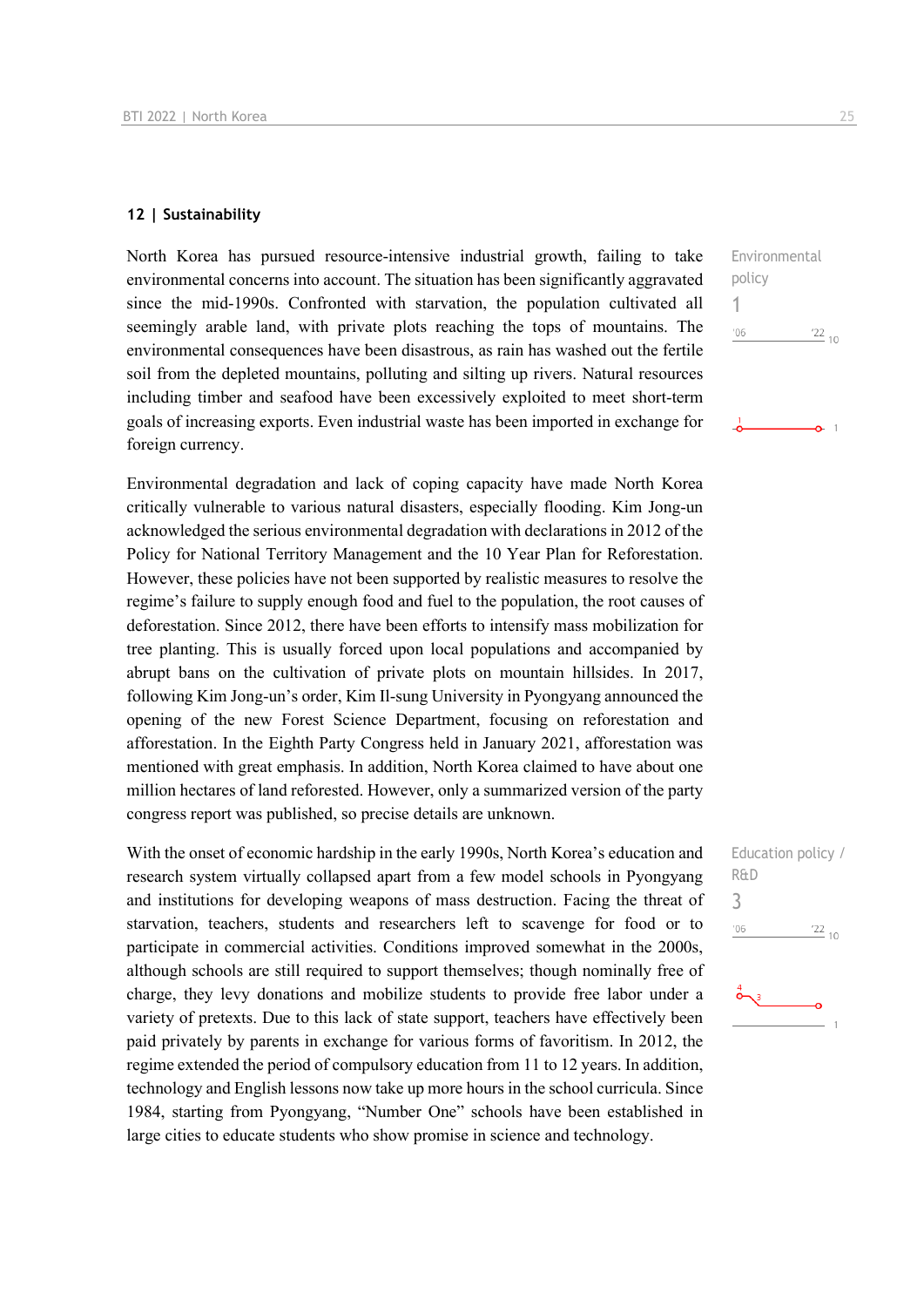One major objective of North Korea's education system is to cultivate subjects who are obedient to the leader and committed to the preservation of the socialist system. This is achieved through the emphasis on the study of political ideology, such as the revolutionary activities of Kim Il-sung and Kim Jong-il, mobilization for political events and propaganda, and mandatory military training. Since 2012, the school curricula and textbooks were modified to add the political ideology of Kim Jong-un.

North Korean authorities seem keen to intensify scientific R&D investments in areas considered to be of high importance for national defense. In particular, with the start of his reign in 2012, Kim Jong-un boosted attention and investments in the technical advancement of the asymmetric military capacities of the country. There has also been some progress in the field of information technology. North Korea has intermittently hacked South Korean and other countries' servers since 2009 for disruptive purposes and for financial gain. According to a Daily NK article from January 22, 2021, North Korean authorities created a new hacking organization called Bureau 325 in order to steal information on COVID-19 and vaccine development technology. It appears that North Korea has launched a series of cyberattacks against South Korean and international pharmaceutical companies since the fourth quarter of 2020.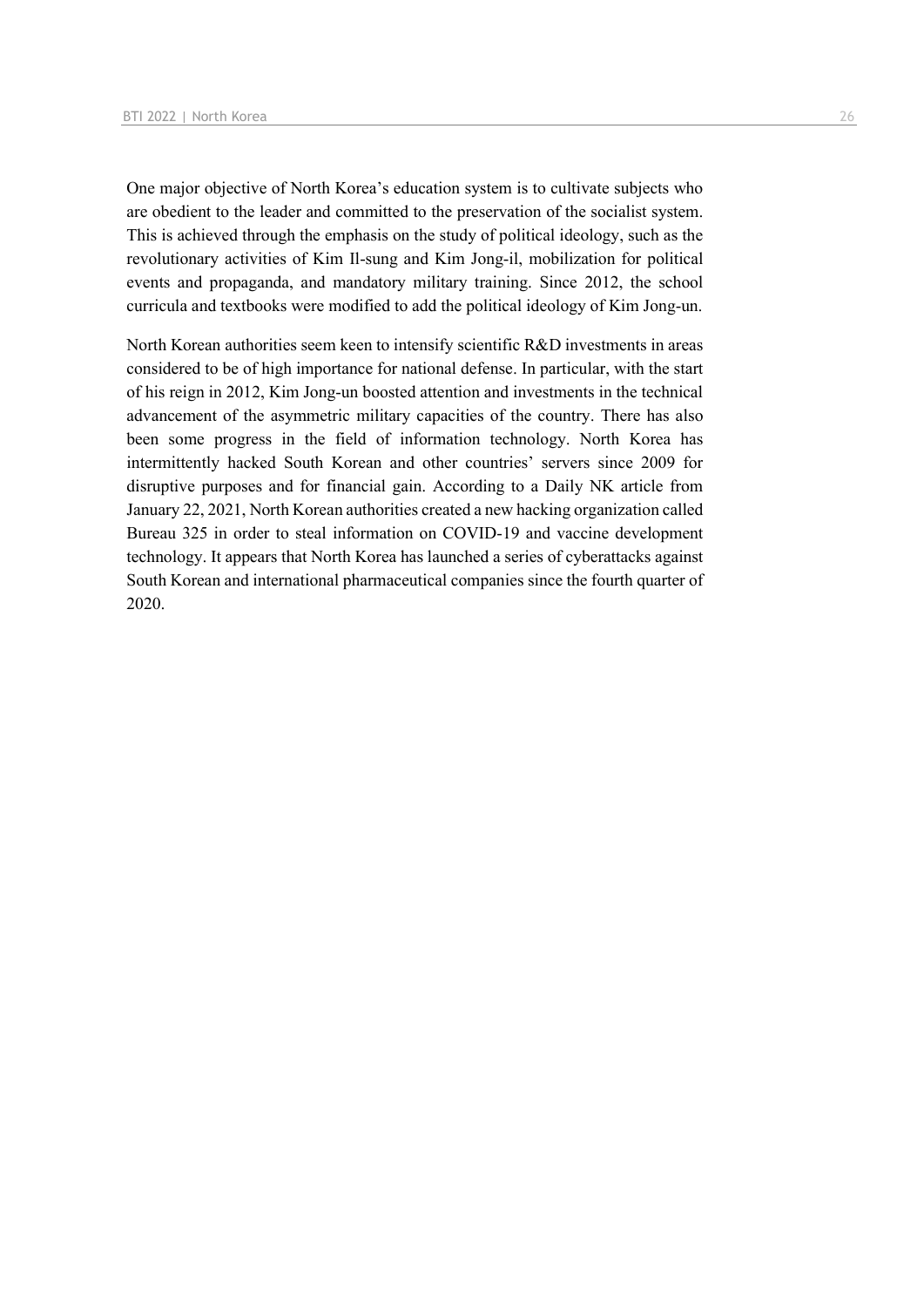## Governance

## I. Level of Difficulty

The ongoing economic crisis in North Korea has been caused not by the country's natural constraints, but by the regime's deliberate policy choices. Their accumulated effect will shape initial conditions for any serious reforms for establishing good governance in North Korea. Apart from maintaining the minimum efficiency of a few institutions essential to regime security and survival, the quality of governance in North Korea resembles that of a failing state. The regime has nonetheless managed to sustain itself and its privileges amid collapsing infrastructure, weak institutions, endemic poverty and natural disasters.

Constraints on the initiation of development are seemingly infinite, but many are the result of deliberate political behavior rather than of unfavorable geography, demography, culture, weather, or other "structural" conditions. State-related and administrative constraints include state capture by an autocratic leader and his loyalists, overgrown political and security institutions, rampant corruption and weak institutions, and persistent underinvestment in the state's capacity for the provision of public goods. In the economy, the constraints include overgrown defense and military-industrial sectors, the collapse of infrastructure for manufacturing and employment, lack of protection for property rights, lack of third-party contract enforcement, depreciation in human resource capacities and depredation of institutions needed for nurturing human capital. In social terms, constraints include: a wide gap between rich and poor and between the privileged and the powerless, prolonged neglect of basic human needs, a lopsided structure of opportunity and human capital in favor of regime loyalists, generalized social distrust and lack of faith in meritocracy, and widespread patron-client networks for individual favoritism.

North Korea's historical trajectory has shown no trace of civil society development. North Korea's population has successively experienced periods of feudal domination, Japanese colonial rule, and idiosyncratic communist totalitarianism. While there have been some positive changes since the early 1990s, none of these have yet provided ground for autonomous social groups. One of those changes is the regime's fiscal deterioration, which has weakened its Stalinist methods of societal penetration and control. Market expansion has also encouraged horizontal economic connections. In addition, North Koreans' contact with the outside world increased with the beginning of international humanitarian assistance in 1995. Communications between defectors and their families, taking place through a host of electronic devices, but primarily cell

**Structural** constraints 7  $n<sub>6</sub>$  $^{22}$  10

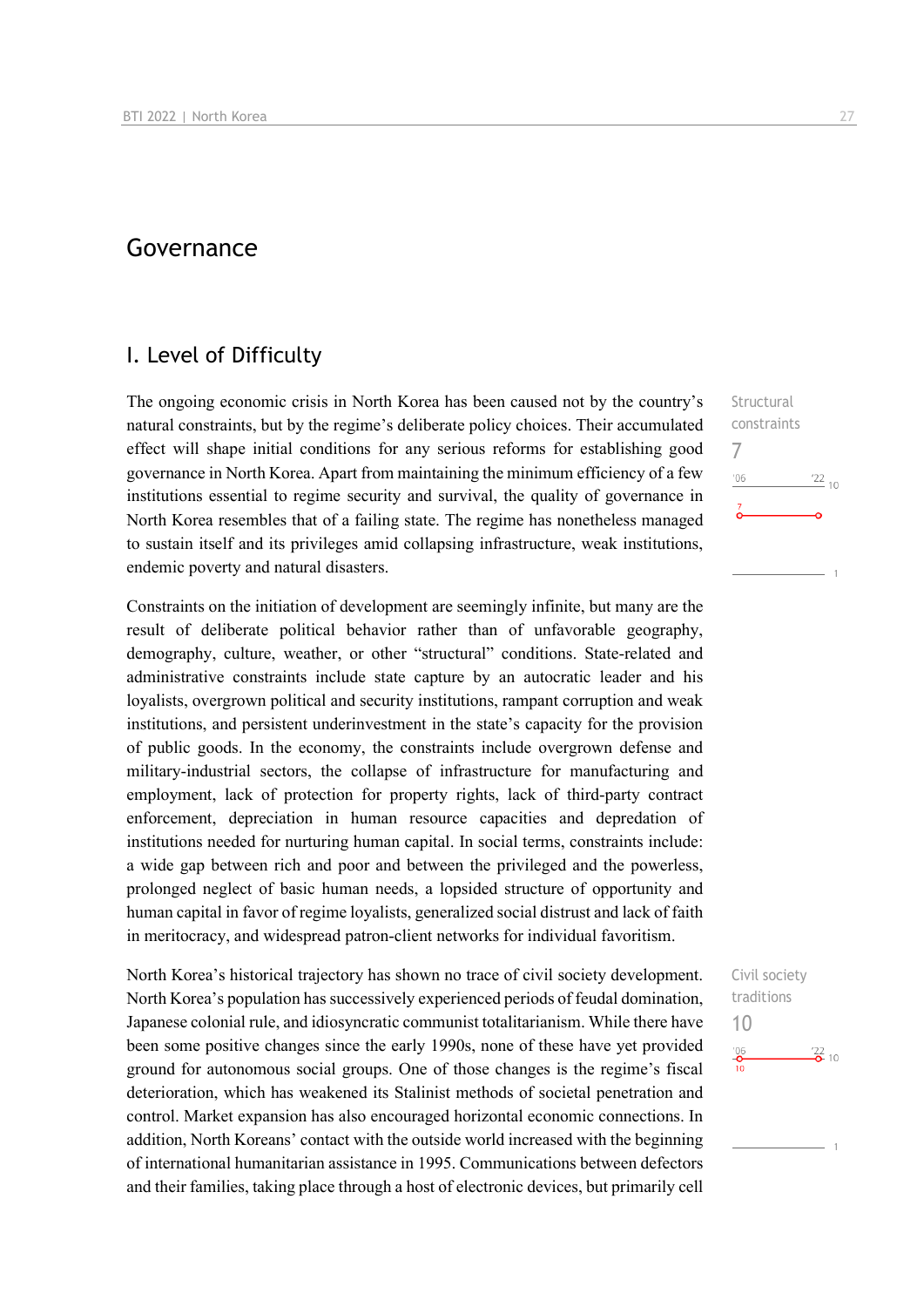phones via China, also enable external relations with the outside world. Finally, South Korean and other international human-rights NGOs have stepped up efforts to influence the North Korean people's attitude toward the regime since the second half of the 2000s. However, the regime has tightened countermeasures in tandem with these developments, strengthening internal security organizations, enforcing an atmosphere of fear and mistrust, increasing the frequency of punishments for contacts with foreign cultural influences, and revitalizing border controls. In sum, the regime has been forced to strike a balance, loosening its social controls somewhat so as to increase productivity, while tightening other controls in order to ensure regime survival. The regime has so far been successful in navigating between the two poles while relying on various social control methods to prevent the emergence of civil society.

While there is presumably considerable potential for internal conflict, the regime has to date successfully prevented any meaningful open conflict from emerging. Such conflicts mainly exist along two dimensions: between regime and society, and between the top leader and other elites. The existence of these internal pressures is confirmed by the regime's brutal suppression of the population and the supreme leader's tight control of regime agencies and the small ruling coalition.

Regarding the first dimension, between regime and society, North Korea usually resorts to brutal repression to prevent outbursts of open conflict. Since the inception of Kim Jong-un's rule in 2012, his pro-market policies have somewhat eased tensions between the regime and the population. However, whenever needed, the regime returns to repressive measures to constrain the public.

With regard to the other dimension, between the top leader and other elites, Kim Jong-un has resorted to traditional measures for preventing an outburst of open conflict. Like his predecessors, he has resorted to purges and public executions of members of the high-ranking elites, though he has pursued these policies with more forcefulness, intentionally provoking intense fears among the elites. The most striking event in recent years was the assassination of Kim Jong-nam, Kim Jong-un's half-brother, at Kuala Lumpur International Airport in Malaysia in February 2017. He died after being attacked by two women with VX nerve agent. Although the North Korean government strongly denied any involvement, it is widely speculated that the assassination was ordered by Kim Jong-un.



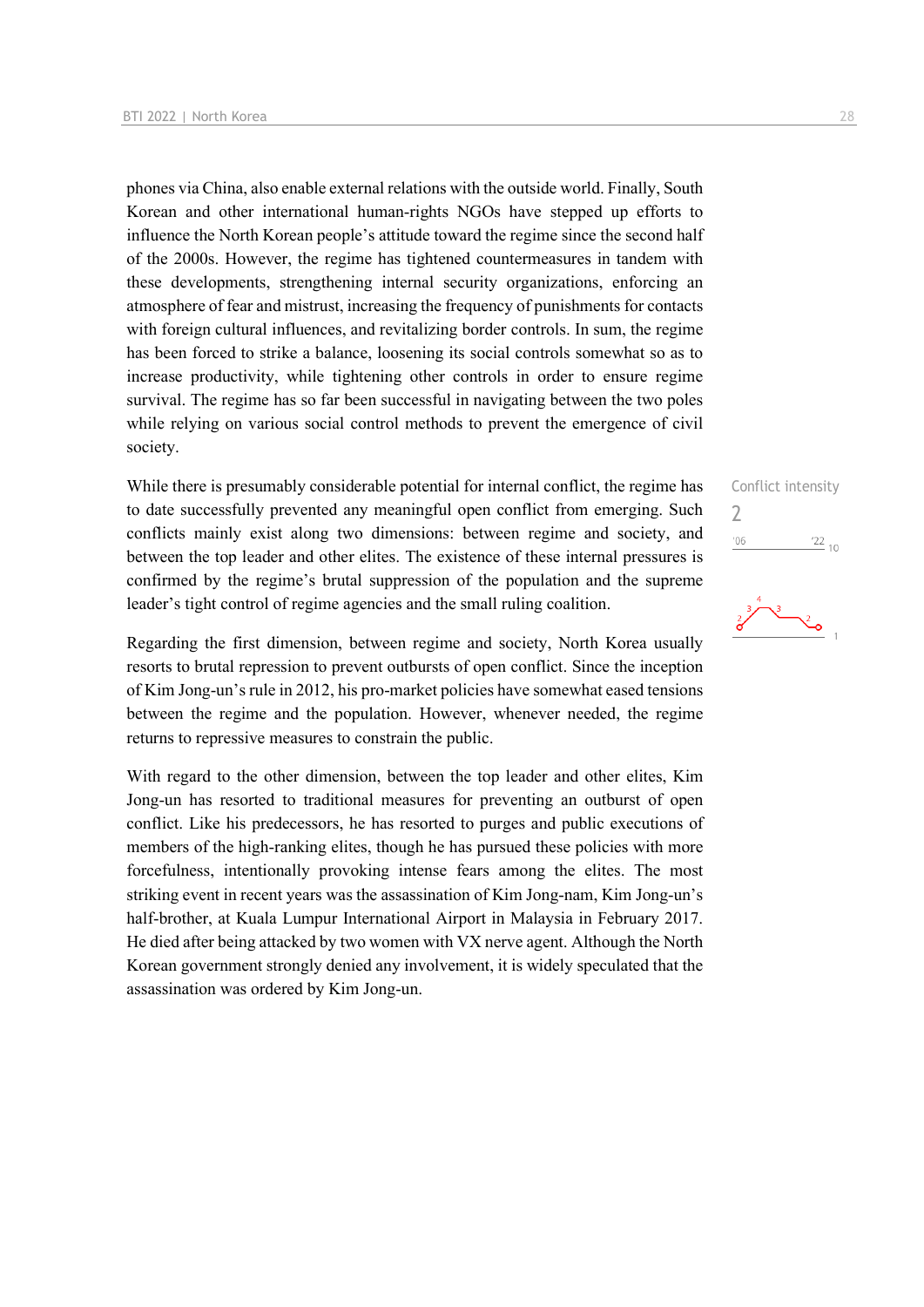### II. Governance Performance

#### **14 | Steering Capability**

The North Korean regime has shown a remarkable capacity for maintaining its core strategic priorities over extended periods of time. However, these policies are not designed with the intention of initiating transformation toward democracy and market economy. Following his rise to power, Kim Jong-un seemed to take some positive steps in this direction by introducing economic reform measures and showing more toleration than his father for market-based activities. After Kim Jong-un took over the leadership from his father, he announced the so-called Byungjin policy in 2013. This was predicated on a dual focus: developing the economy and developing weapons of mass destruction, at the same time. In April 2018, he declared that the Byungjin policy had been successful and was thus being brought to an end, announcing the "socialist economic construction" policy in its place. However, such measures proved to be comparatively superficial, and resulted in no meaningful change in overall regime policy.

In January 2021, at the Eighth Party Congress, which was held five years after the Seventh Party Congress, a new five-year economic plan was introduced. Among other things, the metal and chemical industries were identified as the key elements of the five-year economic development plan, though the seriousness of these official announcements is questionable.

Aside from the policies required for regime survival, the regime's policies for promoting economic reforms and the people's welfare have never been pursued with real sincerity or determination. In North Korea, priorities and policy implementation are organized strictly hierarchically. Paramount priorities include the maintenance of the top leader's political status and extravagant living practices. These must be implemented without hesitation, and without any regard to expenditure concerns. Their implementation is guaranteed by the leader's personal court and the party, the two most powerful institutions beyond the top leader himself. The inherent corruption in the government facilitates the implementation of these political decisions since they also favor the surrounding leadership. The next most important priorities are related to arming the regime so that it can defend itself against internal and external challenges. The implementation of this goal is guaranteed by the party-dominated weapons-production sector and by the military itself, under the top leader's careful direction. The regime's most neglected priorities include the management of the civilian economy and the public infrastructure. Implementation of these priorities is carried out by the cabinet, a comparatively weak institution in terms of power, prestige and resources.

#### **Ouestion** Score



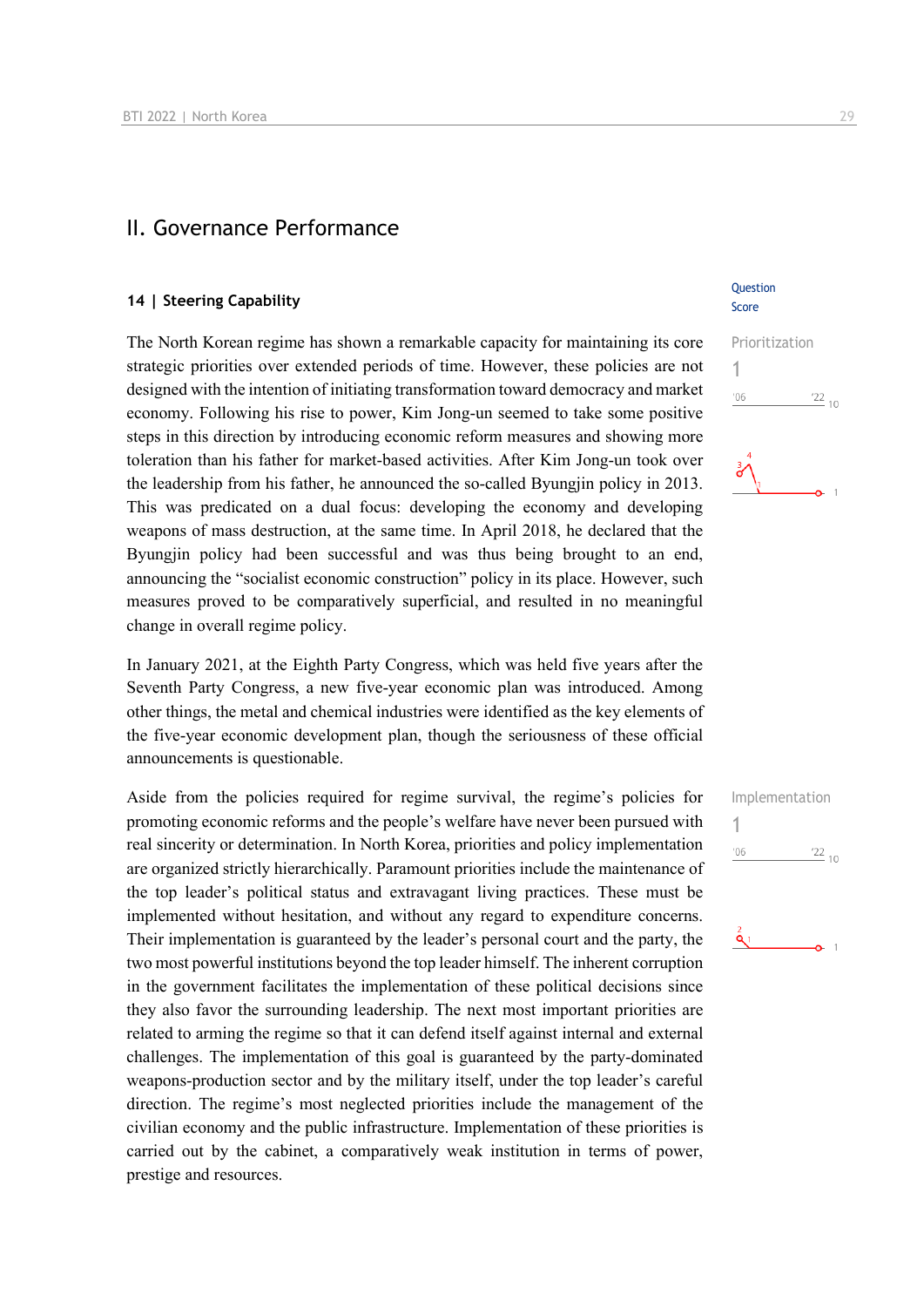This power dynamic has remained valid under Kim Jong-un. He indeed promised to relieve hunger during his inaugural address, talked frequently about "love for people" and introduced some economic reform measures. Nonetheless, he has never mentioned contradictions or a need to revise the top regime priorities of maintaining the top leader's god-like prestige and accelerating the country's military buildup.

Outside Pyongyang observers sometimes assume that North Korea's increased contact with the outside world will lead to policy changes. In fact, there has been extensive contact by way of learning delegations, North Korean diplomats and trade agents abroad, students in foreign universities (including in the United States), and workers and travelers in China, Russia and other countries, as well as in the form of foreign visitors to North Korea (including Western economics professors at Pyongyang University of Science and Technology, PUST). Therefore, one can safely assume that economic experts in North Korea have long since accumulated sufficient basic knowledge of the theory and practice of successful reform in China and Vietnam. However, there have been no visible attempts by the government to apply such learned theory and practice to real life. This is because the main focus of policy implementation is to maintain the status of the supreme leader and to keep the regime stable.

Nevertheless, there are signs that North Korea has learned from policy failures such as the 2009 currency reform, which led to a much more permissive attitude toward market forces. There have, however, been structural limits to this learning. Whenever it contradicts the need for internal stabilization and resource mobilization for political legitimation and military buildup, the learning has been ignored. This has been the norm rather than the exception.

#### **15 | Resource Efficiency**

When considering the use of administrative personnel, two factors must be taken into account. First, North Korean society is based on the "songbun" system, by which an individual's opportunities in life are largely determined by his or her family background and presumed level of loyalty to the regime. This means that all appointments and promotions are essentially politically pre-determined. Second, North Korea is one of the most corrupted countries in the world. Public appointments and promotions are up for sale and party-state positions that promise higher income from bribes are more expensive. Positions in the administration of public security and the judiciary are particularly preferred to other public sector occupations, due to the potential income from bribes.

In addition, in terms of the fiscal system, the state has lost its monopoly on taxation. Each party-state agency is allowed to earn its own revenue by leveraging its respective powers, thus forming largely autonomous fiscal domains. After the obligatory payoff to those further up the chain, each agency can use its off-budget 1

 $'06$ 



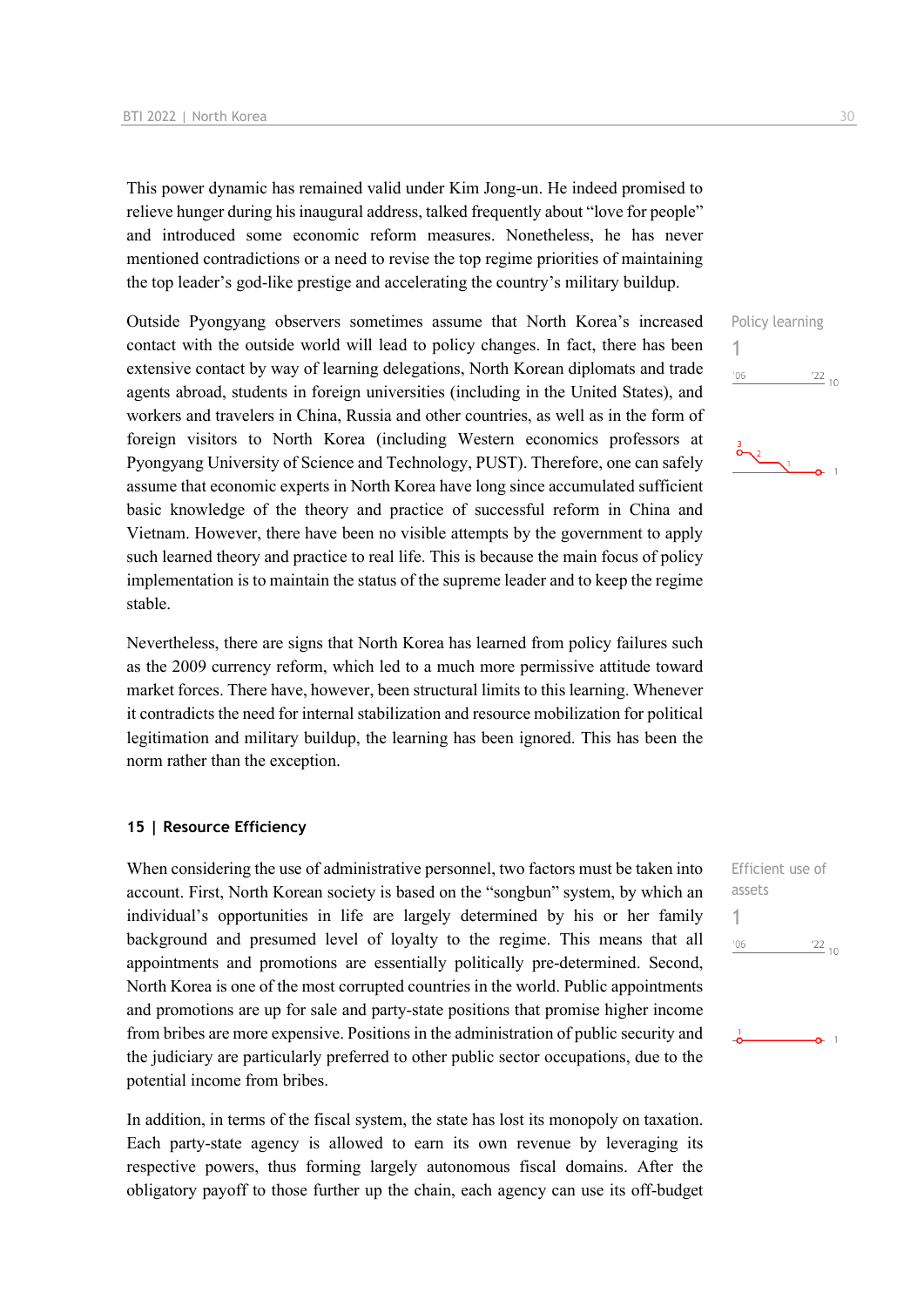revenue independently. The leader stands at the top of the fiscal pyramid. Powerful regime agencies, such as the party, the military and other security organizations, have monopolized the most lucrative revenue sources. Therefore, the cabinet, which is tasked with supplying public services, has to content itself with minimal revenues from a highly inefficient tax system.

However, in view of the fact that the goal of the Kim regime is to stay in power and protect itself militarily, it can be said that the regime has managed resources efficiently for the purpose of elite cooptation, controlling the North Korean population, and sustaining loyalty both at the elite and popular levels.

The North Korean regime has been characterized by bureaucratic segmentation with a very low level of horizontal communication. Kim Jong-un, like his predecessors, serves as the sole coordinator of government, party and military organizations. Behind the façade of this "macro" segmentation, "micro" segmentations have long existed within each bureaucratic unit. Nevertheless, decision-making power is concentrated on Kim Jong-un. Major bureaucratic units typically make policy proposals directly to Kim and receive approval from him independently. In reality, there has been no effective national economic policy, but rather an aggregate of independent economic undertakings by bureaucratic agencies aimed at self-support. These agencies compete with each other to increase rent opportunities by demonstrating loyalty and value to the leader. Even though the regime frequently and strongly emphasizes the necessity for "enhancing the role of the cabinet in the economic management" and the importance of "improving people's living," there have been no noticeable achievements in those regards due to resistances from more politically powerful interests. These general circumstances have not changed with Kim Jong-un's assumption of power.

Corruption is rampant in North Korea. Corruption within the bureaucracy has been used by the regime as a systemic device to extract rents from the populace while simultaneously securing loyalty and revenues for the regime. State officials are paid below subsistence-level wages, leading them to corruption in order to make ends meet.

Anti-corruption campaigns have been carried out not in order to reduce corruption, but for the purposes of enhancing political discipline and regaining control. The supreme leader and higher-level officials capture a greater part of illicit revenue through threats to either redistribute the rent opportunities or through threats to dismiss disloyal lower officials on the pretext of corruption. In addition, authorities maintain an extensive surveillance capacity and constantly send special teams on inspection tours, allegedly to punish "anti-socialist phenomena."

Rampant corruption does not mean that the authority of the supreme leader and the regime has broken down. On the contrary, since the beginning of Kim Jong-un's reign in 2012, corruption has been used as a pretext to purge many high-ranking officials. Policy coordination 3  $\frac{22}{10}$  $n<sub>0</sub>$ 



Anti-corruption policy 1 $106$  $\frac{22}{10}$ 

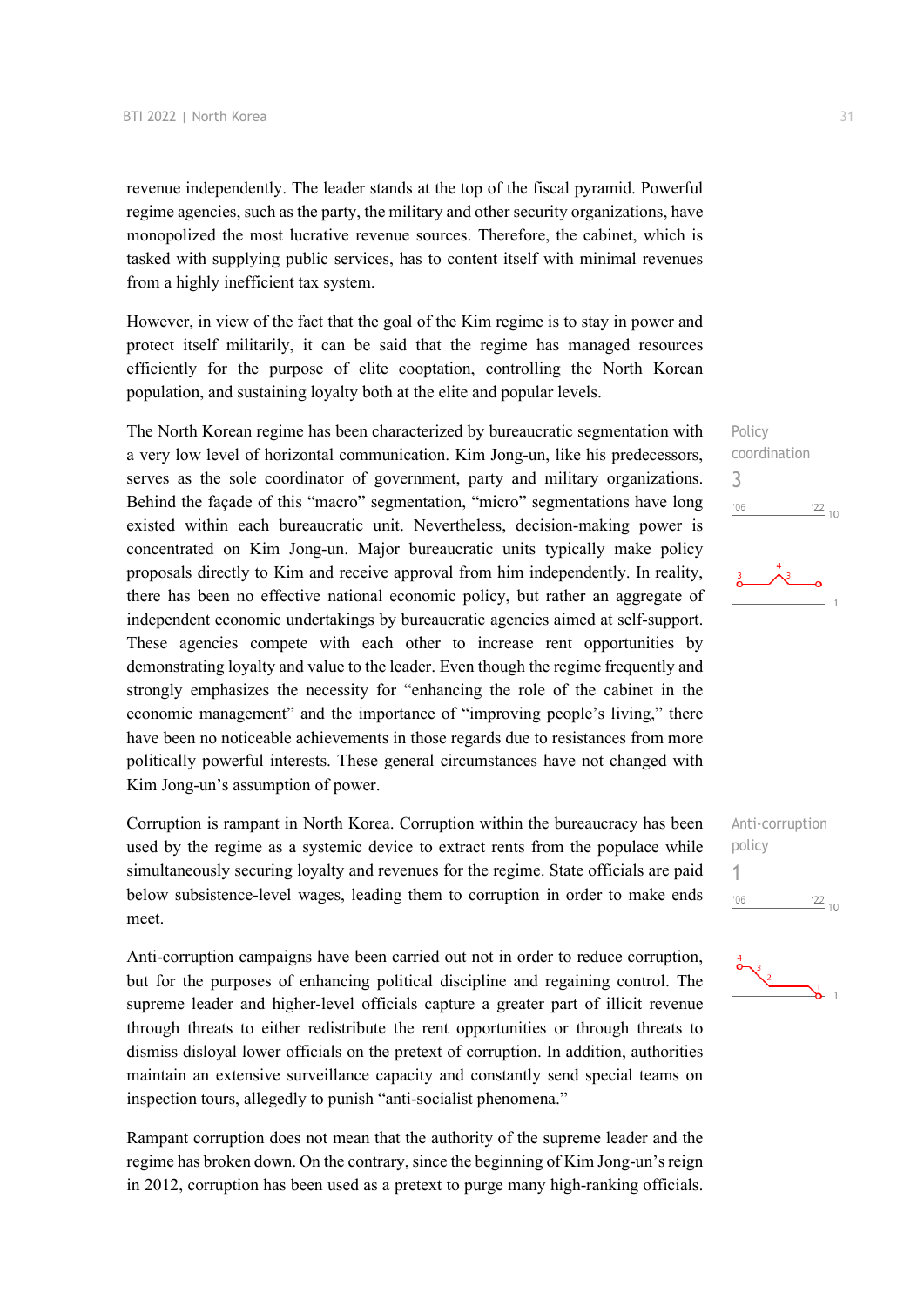Meanwhile, at the Eighth Party Congress held in January 2021, Kim Jong-un said, "abuse of power, bureaucracy, irregularities and corruption are what the Party must most strictly guard against" and that party organizations should "carry on an uncompromising struggle" against them.

#### **16 | Consensus-Building**

There is no strategic consensus on democracy in North Korea. Privately, North Koreans, including some members of the elite, might hold political views different from those publicly expressed but there is no way to tell for sure. Expressing the slightest degree of doubt or criticism, or a lack of absolute or enthusiastic support for the regime and its leader is extremely dangerous. Even mid-level to senior cadres have to be extremely careful in order to survive politically and physically, while constantly transgressing official policies and (perhaps) privately wishing for more efficient and humane arrangements. The most recent example among elites is ex-Minister Tae Young-ho, whose main task over more than 10 years at the North Korean embassy in London was to defend the superiority of the North Korean system. After he defected to Seoul in 2016 with his family, he became an ardent and systematic critic of the North Korean system.

There is no strategic consensus oriented toward developing Western-style market economy in North Korea. However, especially since Kim Jong-un's rise to power in 2012, there seems to be a growing awareness that people's lives would improve with a market economy. The problem for the regime has been that its push for earning foreign currency revenue through commercial activities has lowered ideological taboos on capitalism. Most North Koreans now realize that a market economy will make them richer and that socialism is dead. It is, however, a completely different story to openly express such opinions.

There are no political actors advocating for democratization. Consequently, there are none who are able to counter or co-opt anti-democratic powers. However, continuing marketization at the grassroots may be seen as a threat to the regime's autocratic system. In this regard, almost everyone is counteracting anti-democratic powers in their own small way.

Consensus on goals  $\overline{\phantom{0}}$  $'06$  $122_{10}$ 



| Anti-democratic |           |
|-----------------|-----------|
| actors          |           |
|                 |           |
| '06             | $22_{10}$ |

$$
\bullet \qquad \bullet \qquad \bullet
$$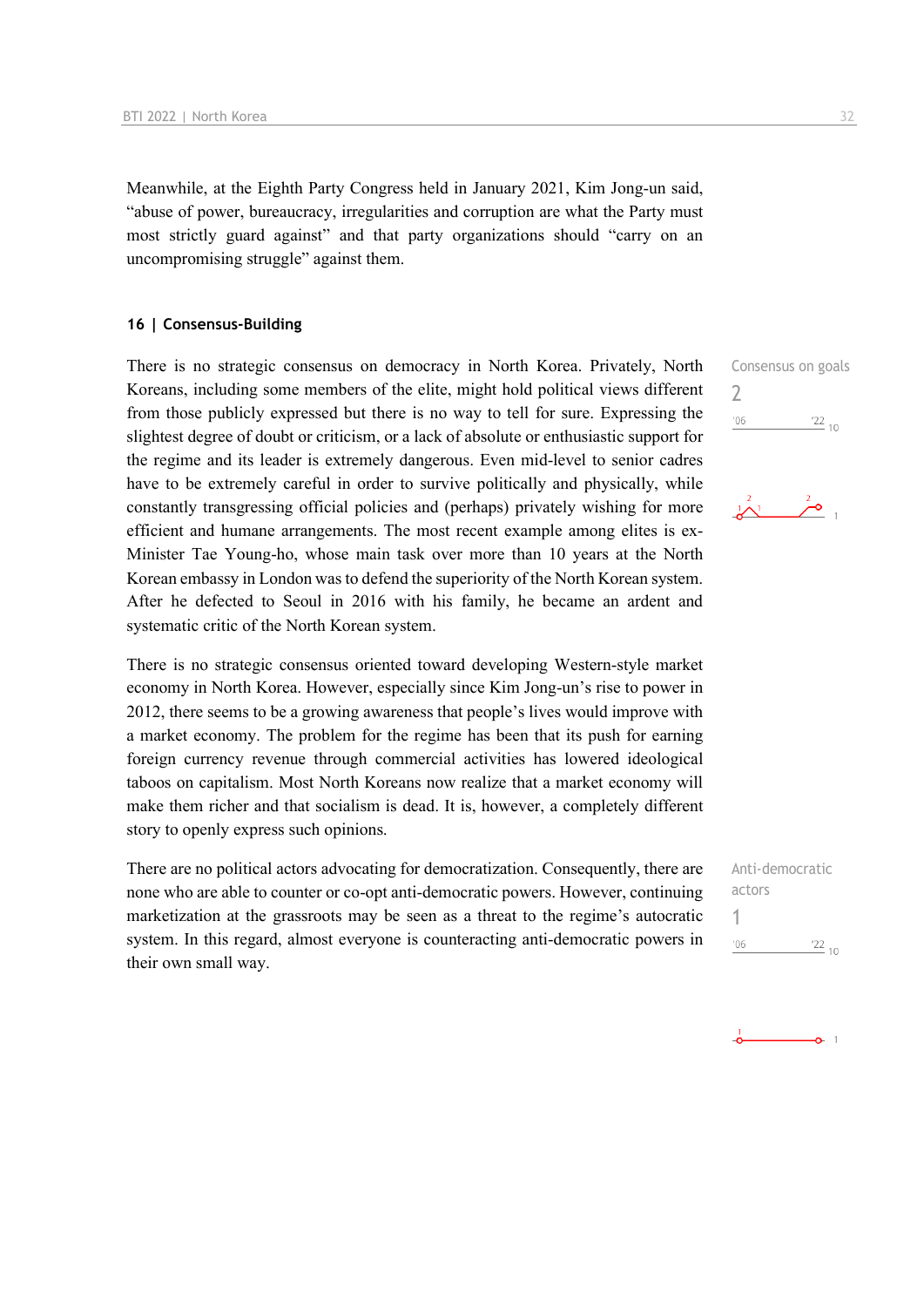North Korea has always been a segmented society. The regime has consciously expanded this segmentation, making use of it in order to maintain its dictatorship. Along with internal security measures, the regime has used the principle of "divideand-rule" in its quest for political stabilization. The population has been classified into several groups based on political loyalty. The regime itself is segmented along vertical bureaucratic lines, with horizontal communication being difficult. Wide gaps in opportunity and welfare have been artificially maintained between Pyongyang and the rest of the country, and more broadly between urban and rural areas. Recently, wide gaps between rich and poor have emerged, with the state making no effort to stop them from widening further. Brute force and extensive surveillance mechanisms have been used to integrate the deeply segmented and atomized society.

There is no civic participation in the process of governing or decision-making. Instead, the leadership presumes to act on behalf of the people. There are no autonomous civil organizations in North Korea. Elections and political meetings are regularly held, but without any participatory purposes in the political process. People are urged to participate in elections, mass rallies, and meetings at job sites and residences to express their enthusiastic and unending support for the regime. In general, the ostensibly deliberative units of the state and party (e.g., the People's Assembly, Central Committee, and Party Congress) are powerless.

The regime considers about a quarter of the population to be members of "hostile classes," treating them as potential enemies of the state. The regime has also maintained political concentration camps since 1947 and five such camps have been identified as still being operational. According to North Korean defectors' testimonies, public executions are still conducted in North Korea, with key onlookers forced to witness them. There have also been numerous cases of purges, extrajudicial arrest, torture, confinement and deportation. History is constantly rewritten in order to justify the Kim family's status; this entails blaming others for injustices and mobilizing the masses against internal – and especially external – political enemies.

There has been no reconciliation between North Korea and other nations. The official media harshly denounce the Japanese and Americans for committing egregious historical crimes against Koreans. There seemed to be a shift in this regard when – for the first time in history – the acting leaders of North Korea and the United States conducted a summit meeting in Singapore in June 2018 and once again in Hanoi in February 2019, though the two parties ultimately failed to reach an agreement.

Following South Korean President Moon Jae-in's inauguration in 2017, the relationship between the two Koreas thawed for a brief period. In 2018, several cultural exchanges and high-level delegation meetings, and three summits between North and South Korea were organized. In addition, family reunions between North and South Koreans, which had been suspended for almost three years due to the hostile relationship between two countries, resumed in August 2018. However, from 2019, the relationship worsened again and, in June 2020, North Korea demolished the Inter-Korean Liaison Office in Kaesong.



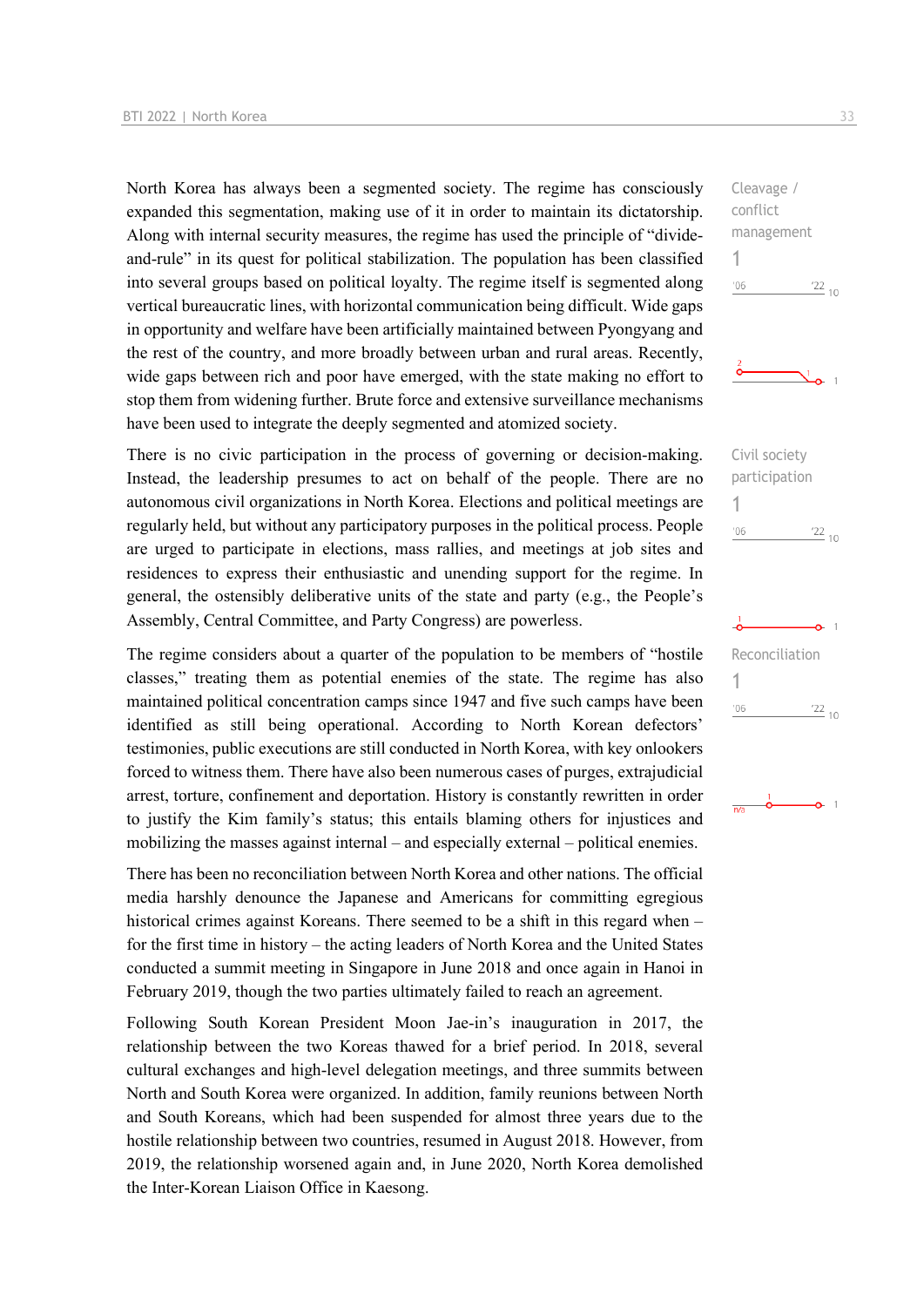#### **17 | International Cooperation**

The regime has allowed an inflow of international assistance in the form of knowledge transfer, capacity-building and other cooperative undertakings but only insofar as these measures have not endangered the regime's existence. The terms for delivering food and other goods for humanitarian purposes have always been a source of political tension between North Korea and international donors, as there has always been a strong suspicion among international donors that aid was being diverted to the military and the regime. North Korea's level of cooperation has remained at the most elementary level, focused on intermittent emergency humanitarian assistance and small-scale experiments in development aid. The above also applies, in the main, to Chinese aid. The difference is that Chinese aid has mostly been given directly to the North Korean regime to ensure its survival. Along with China's political support in the international arena, this aid is a necessary part of North Korea's long-term strategy. This is not necessarily a development strategy, but rather a survival strategy.

Following the outbreak of the COVID-19 pandemic, in mid-January 2020, a health ministry official said the country was working with the World Health Organization (WHO) to prevent potential coronavirus outbreak. In addition, North Korea also requested UNICEF's support for medical supplies and protective equipment. At the end of January 2020, North Korea closed its borders and isolated itself further from the international community. Nevertheless, some bilateral foreign aid seems to have been given. In July 2020, the Swiss Federal Department of Foreign Affairs (FDFA) said disinfection kits were delivered across the Sino-North Korea border. The country claims to have zero coronavirus cases and has not revealed its situation to the outside world. Meanwhile, according to Daily NK findings in January 2021, it seems that North Korea has begun developing its own coronavirus vaccine at the Biological Industry Research Center of Kim Il-Sung University, using information stolen through hacking activities.

Relations between the North Korean regime and the international community have always been characterized by mistrust. The regime fears that increased contact with the outside world will undermine its own internal security. It has persistently tried to limit and manipulate engagement with the international community to its own benefit. However, other countries have largely refused to accept North Korea's demands, which have contravened international norms and principles of engagement. The mistrust between North Korea and neighboring countries has increased since the mid-2000s particularly on security-related matters due to North Korea's refusal to denuclearize, its accelerated development of nuclear weapons and ballistic missiles, and its military and political provocations directed against South Korea. With some reluctance, China has consistently agreed with the implementation of increased sanctions against the regime each time North Korea has carried out nuclear or longrange missile tests.

Effective use of support 2  $06'$  $\frac{22}{10}$ 

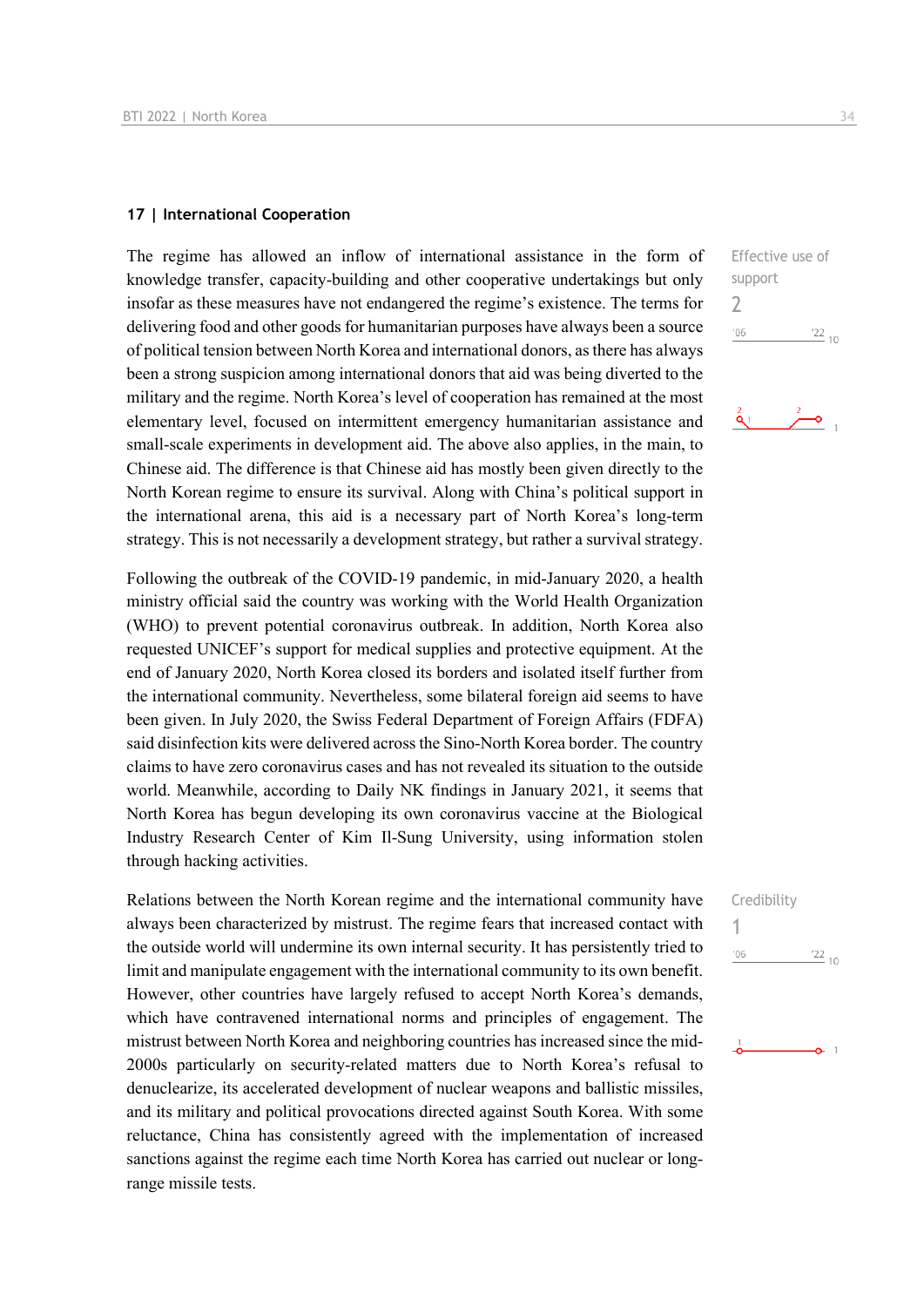With regard to the relationship with the United States, the two countries held toplevel summit meetings in Singapore in June 2018 and in Hanoi in February 2019. However, these meetings did not result to any fruitful outcomes. In June 2020, North Korea's foreign minister released a statement, stating that "the hope for improved DPRK-U.S. relations has now been shifted to despair" and efforts to improve diplomatic relations with the United States had ceased.

During the Inter-Korean Summit in April 2018, the leaders of North and South Korea jointly adopted the Panmunjom Declaration for Peace, Prosperity and Unification of the Korean Peninsula. According to the declaration, the leaders of the two Koreas agreed to eliminate military tension and to establish a permanent peace on the Korean peninsula. However, the situation turned upside down not long after. On June 16, 2020, North Korea demolished the Inter-Korean Liaison Office in Kaesong. Three days before the demolition, Kim Yo-jong, the younger sister of Kim Jong-un, released a statement that heavily criticized the South Korean government's failure to crack down on North Korean defectors and NGOs in South Korea using balloons to send anti-North Korean regime leaflets across the border. Kim also said in the statement that the "useless" Inter-Korean Liaison Office would be completely destroyed in the near future.

North Korea's relations with neighboring countries have been strained. Poor relations are mainly due to three factors: North Korea's development of weapons of mass destruction, its persistent rejection of internal reforms, and the regime's paranoia over its own internal security. Its frequent nuclear-weapon and missile tests have isolated North Korea even further within the international community and has subjected the regime to a variety of multilateral and bilateral sanctions. However, occasional signs of change with regard to these three factors have emerged, leading to short periods of thaw and minimal cooperation with outside actors.

Following South Korean President Moon Jae-in's inauguration in 2017, the relationship between the two Koreas seemed to have defrosted for a brief period. In particular, in 2018, there were several occasions of cultural exchanges, high-level delegation meetings, and three summits between North and South Korea. However, the relationship took a turn for the worse yet again from 2019. In October 2019, Kim Jong-un visited the Mount Kumgang Tourist Region and criticized the facilities for being not only "extremely backward in terms of architecture" but also "shabby" since they were not properly maintained. Kim ordered "all the unpleasant-looking facilities of the south side" to be removed in cooperation with the South Korean authorities and new modern facilities to be constructed in "our own way." In addition, in June 2020, North Korea demolished the Inter-Korean Liaison Office in Kaesong. Korean Central News Agency, the state news agency of North Korea, announced that this was done in retaliation to Seoul's inability to prevent North Korean defectors from flying anti-North Korean regime leaflets over the border.

Regional cooperation 1 $\frac{22}{10}$  $'06$ 

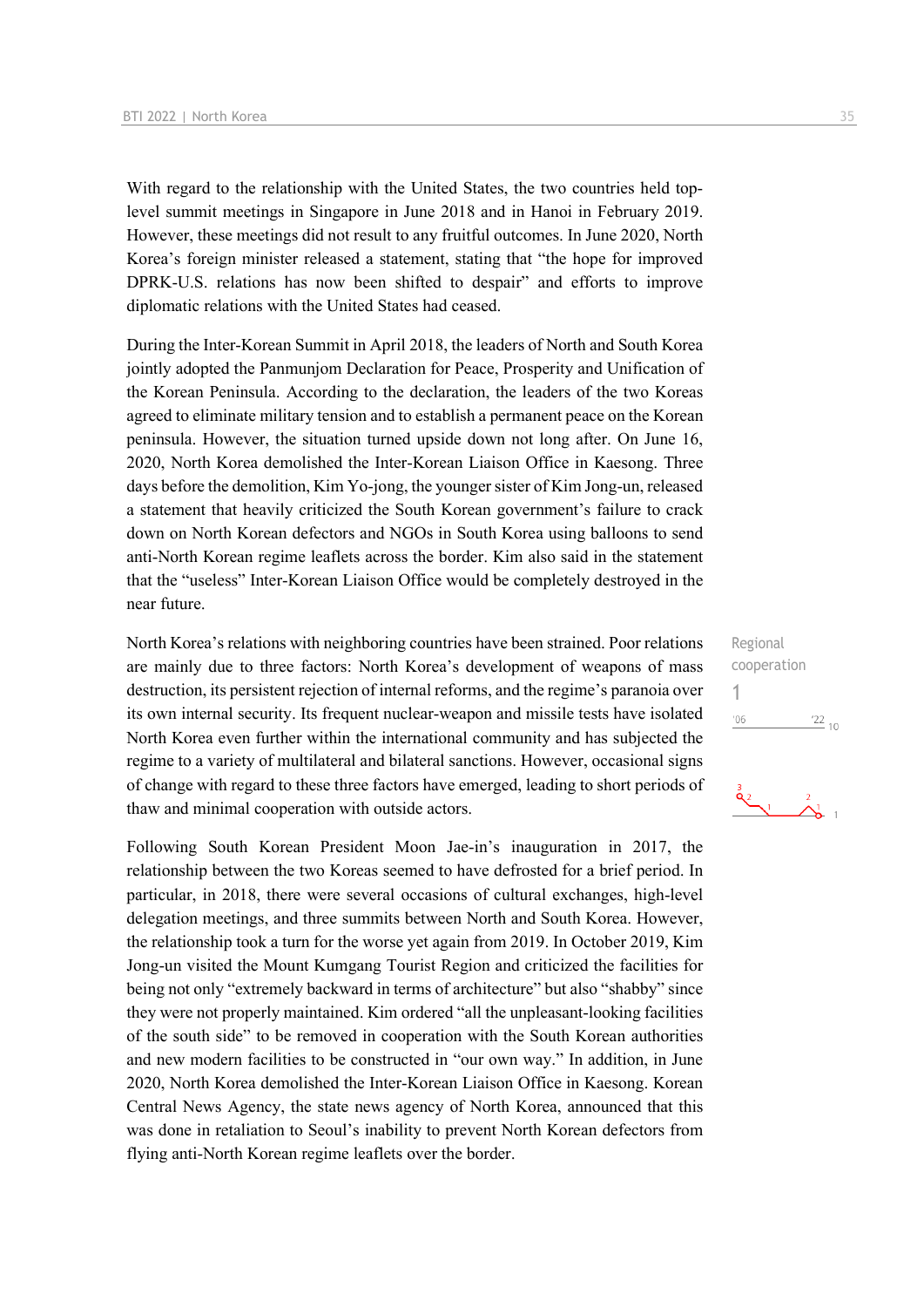North Korea's links with China remain stable and have even strengthened. The leaders of the two countries held a series of summits in 2018 and 2019. China's rapidly growing demand for raw materials and North Korea's desperate need for foreign currency have stimulated trade between the two countries. With regard to the relationship with the United States, Kim Jong-un of North Korea and Donald Trump of the United States held the first top-level summit meeting between the two countries in Singapore on June 12, 2018. The two leaders met again on February 27 and 28, 2019, in Hanoi, Vietnam but failed to reach an agreement. Since late 2019, there has been no sign that dialogue between the two countries will resume. In June 2020, two years after the Singapore summit, North Korea's foreign minister, Ri Son Gwon, released a statement, stating that "the hope for improved DPRK-U.S. relations has now shifted to despair," and that "even a slim ray of optimism for peace and prosperity on the Korean peninsula has faded away into a dark nightmare."